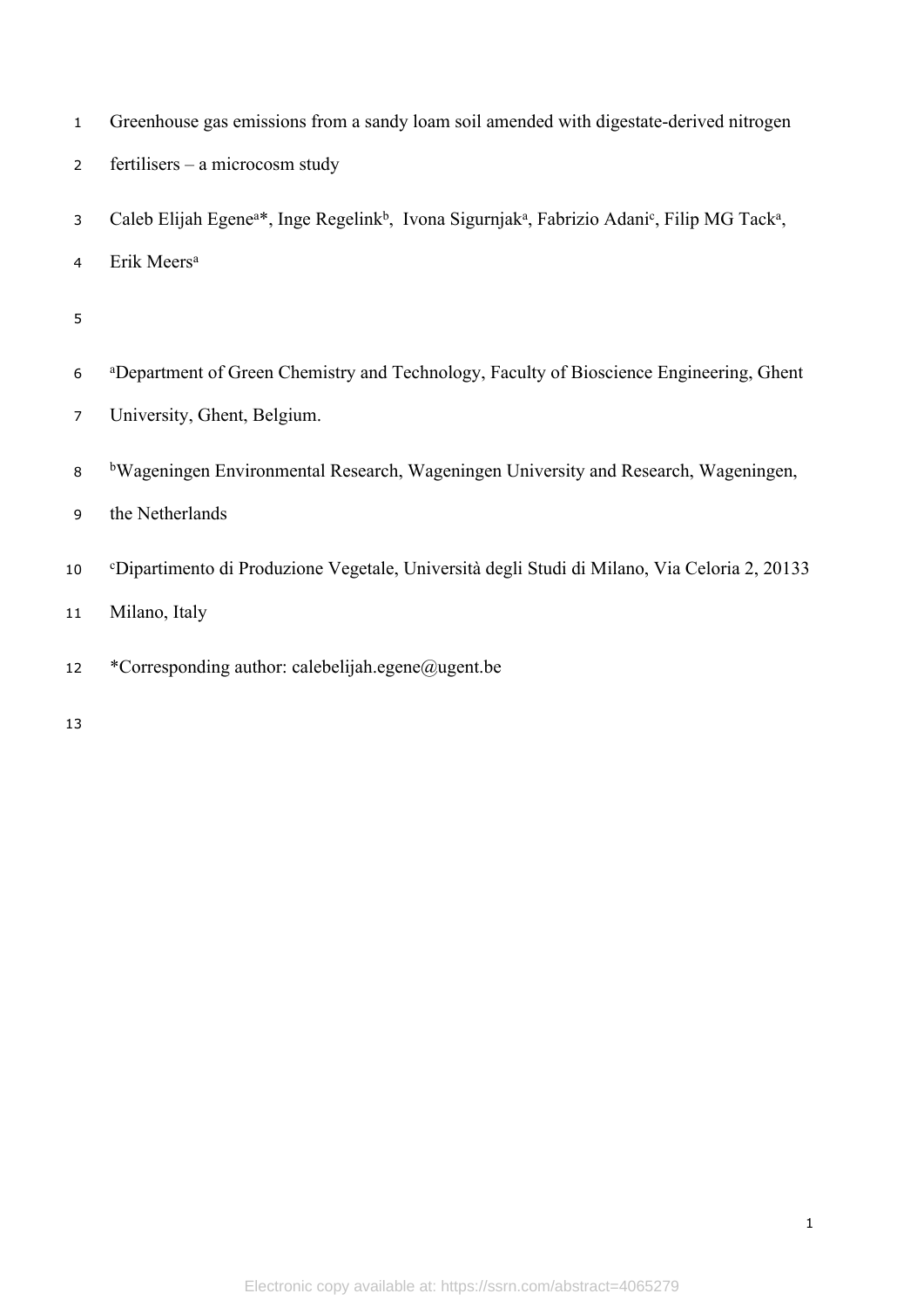### **Abstract**

 Nutrient recovery from anaerobic digestion systems provides several side streams that are useful as biobased fertilisers (BBFs). A microcosm approach was employed to assess the short-term greenhouse gas emissions from a sandy-loam soil enriched with 18 BBFs in comparison with mineral fertilisers (urea and calcium ammonium nitrate). In total, 20 different fertilisers were homogeneously incorporated into an arable sandy loam soil at a rate of 170 kg nitrogen (N) ha-1 and incubated at 80% water-filled pore space. Over 18 days, the 21 fluxes of nitrous oxide  $(N_2O)$ , methane  $(CH_4)$ , and carbon dioxide  $(CO_2)$  released in the headspace of the microcosms were measured using a Gasera One Multi-gas analyser. 23 Cumulative N<sub>2</sub>O emissions from the BBF treatments were either comparable or lower  $(0.04 -$ 24 0.09 %N applied) than the mineral fertilisers  $(0.10 - 0.14$  %N applied). Nitrification of the initial ammonium-N present in the BBFs was likely the dominant biological process driving N<sub>2</sub>O production. The application of digestate and evaporator concentrates led to an increase in 27  $CO_2$  emissions (8–51% of applied carbon (C)), mostly in the first days of the incubation. Meanwhile, the solid fraction of digestate exhibited slow mineralisation patterns (3–7 % of 29 applied C). The variability in  $CO<sub>2</sub>$  respiration was strongly influenced by the availability of labile C. Fertilisation had no effect on soil-borne CH4 emissions. Estimation of global warming potential, with respect to added N, suggests that BBFs obtained from the post- digestion treatment of digestate have a lower environmental impact compared to the 33 unprocessed digestate due to lower  $N_2O$  emissions.

 Keywords: biobased fertilisers, digestate, N2O emission, microcosm, global warming potential

- 
-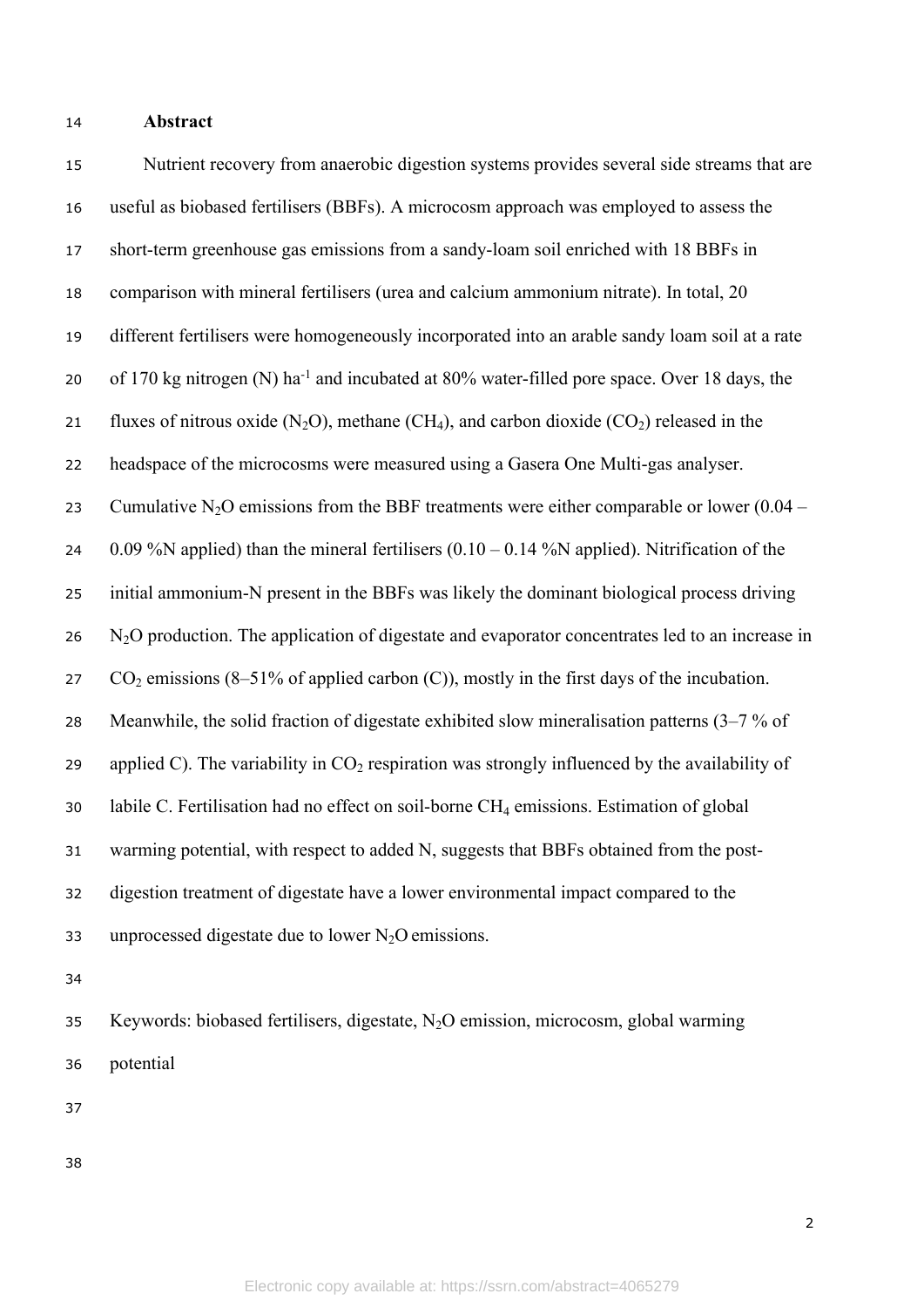### **1. Introduction**

 Anaerobic digestion (AD) of organic wastes enables the production of biogas as a renewable energy carrier and provides a promising alternative to the use of fossil fuels (Holm- Nielsen et al., 2009). By converting food and animal wastes to energy, AD plays a significant role in reducing greenhouse gas (GHG) emissions from conventional energy sources. In addition, evidence suggests that the digestate, which is the residual matter after AD, may be useful as a fertiliser or soil improver because it retains most of the plant nutrients contained in the initial feedstock (Möller, 2009). Therefore, its use in agriculture is expected to improve soil fertility while reducing farmers' input of fossil-dependent mineral fertilisers. The increase in soil available nitrogen (N) from the application of N fertilisers enhances nitrification and denitrification, which are soil processes that release nitrous oxide 50 (N<sub>2</sub>O) into the atmosphere (IPCC, 2006; Senbayram et al., 2010). N<sub>2</sub>O is critical from the climate perspective because it is an ozone-depleting gas, with a global warming potential 52 (GWP) 296 times that of carbon dioxide  $(CO<sub>2</sub>)$  and 12 times that of methane  $(CH<sub>4</sub>)$  in a 100- year time horizon (IPCC, 2007). Recent data revealed that transformations of N in agricultural soils by nitrifying and denitrifying microorganisms account for approximately 70% of the 55 annual  $N_2O$  budget globally (Tian et al., 2019). This represents a major increase compared to the 50% contribution estimated in the early nineties (Bouwman, 1990). Therefore, for digestate-derived bio-based fertilisers (BBFs) to be used sustainably in agriculture as N fertilisers, it is necessary to ensure that their environmental impact is minimal. Moreover, 59 fertiliser N lost from soils in gaseous form  $(N<sub>2</sub>O, n$  nitric oxide, and dinitrogen) reduces the fertiliser efficiency (Holland and Weitz, 2003). 61 Besides N availability, other factors that influence the magnitude of  $N_2O$  emission

from soil include moisture content, pH, and carbon (C) supply (Akiyama et al., 2005; Dalal et

al., 2003). In particular, the soil moisture content plays a crucial role as it impacts soil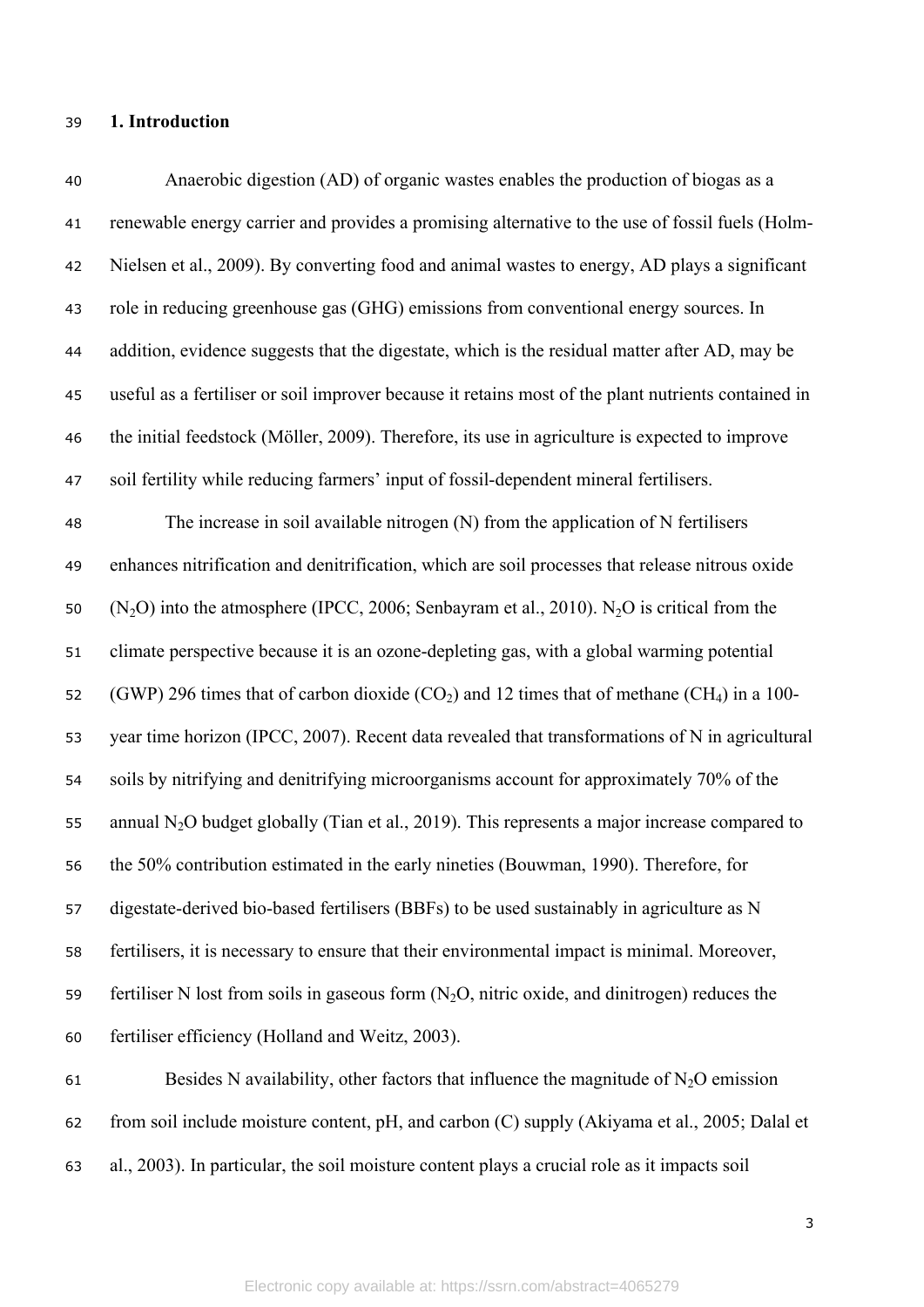aeration, diffusion of dissolved nutrients, and the rate of microbial activities (Hütsch et al., 1999). Nitrification by heterotrophic microorganisms proceeds under sufficiently aerobic conditions while heterotrophic denitrification increases as oxygen availability become restricted (Hütsch et al., 1999; Le Roux et al., 2013). The addition of organic substrates with high organic C concentration is likely to favour denitrification since heterotrophic denitrifiers utilize organic C as electron donors (Hattori, 1983). Digestate, however, have lower availability of labile C since a large fraction of the easily degradable organic matter in the feedstock is consumed during AD (Alburquerque et al., 2012). This partly explains why some 72 studies found that  $N_2O$  emissions from the soil after the application of digestate are generally lower than those after application of untreated feedstock (Cayuela et al., 2010; Johansen et al., 74 2013; Möller, 2009). Differences in N<sub>2</sub>O emission rates from those studies were related to the form of N in the digestate (mineral N or organic N) as well as the quantity and quality of organic C.

 Bodelier and Laanbroek (2004) demonstrated that the application of N fertiliser could indirectly stimulate the oxidation of CH4 because the increase in available N increases the activity of methanotrophic and nitrifying bacteria in the soil. Existing literature on CH<sup>4</sup> emissions after digestate fertilisation is often focused on paddy fields since they are the main sources of CH4 from soils (Odlare et al., 2012; Singla and Inubushi, 2014; Walling and 82 Vaneeckhaute, 2020). In the few studies that have explored  $CH_4$  emission dynamics in digestate-fertilised upland soils, emission rates were related to the soil moisture content and the availability of labile C (Czubaszek and Wysocka-Czubaszek, 2018; Pezzolla et al., 2012; 85 Rosace et al., 2020). As such, organic C mineralization into  $CO_2$  and CH<sub>4</sub> is useful as a measure of soil microbial activity and the intensity of N transformations (Liu et al., 2019; Shao et al., 2014).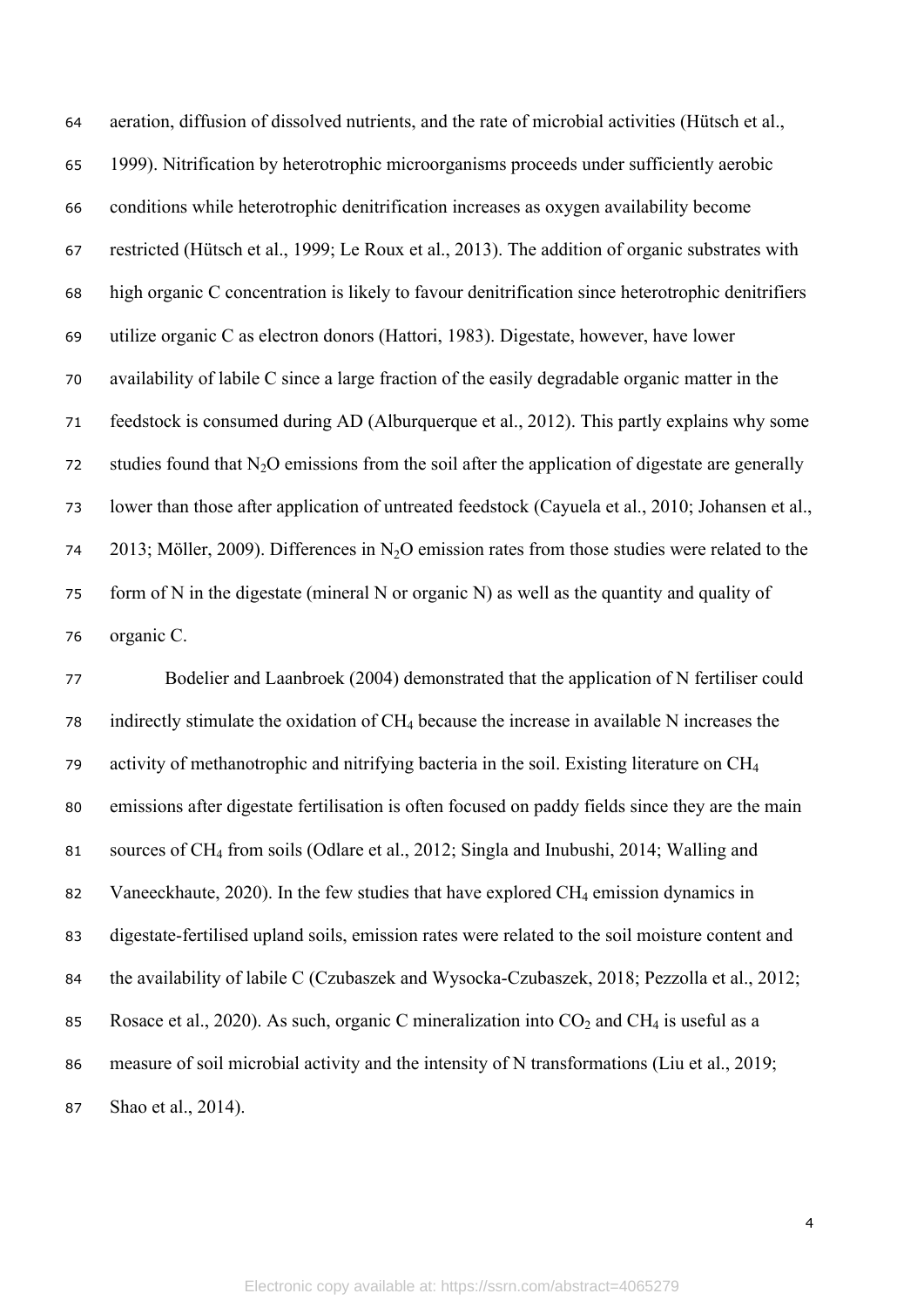| 88  | In recent years, emphasis has been placed on nutrient recovery and reuse (NRR)                    |
|-----|---------------------------------------------------------------------------------------------------|
| 89  | technologies which enable the processing of digestate into concentrated end-products with         |
| 90  | high fertilisation value (Vaneeckhaute et al., 2017). At the basic refinement level, phase        |
| 91  | partitioning of digestate is carried out to obtain a phosphorus- (P) rich solid fraction (SF) and |
| 92  | an N-rich liquid fraction (LF). The SF is sometimes subjected to drying or composting.            |
| 93  | Meanwhile, further processing of the LF using advanced NRR technologies such as N-                |
| 94  | stripping, vacuum evaporation, membrane filtration, among others, can deliver multiple            |
| 95  | cascades of nutrient-rich BBFs (Brienza et al., 2021; Logan and Visvanathan, 2019).               |
| 96  | Examples of such BBFs include ammonium sulphate solution (Brienza et al., 2020; Sigurnjak         |
| 97  | et al., 2019), ammonia water (Jamaludin et al., 2018; Vondra et al., 2019), evaporator            |
| 98  | concentrate (Vondra et al., 2019), reverse osmosis concentrate and permeate water (mineral        |
| 99  | Logan and Visvanathan, 2019). Based on the compositional differences of these novel BBFs,         |
| 100 | compared to the unprocessed digestate, it can be assumed that their behaviour as fertilisers      |
| 101 | could differ considerably. While a few studies have investigated the soil fertilisation potential |
| 102 | of these novel BBFs (Ehlert et al., 2019; Sigurnjak et al., 2017), there is a paucity of data on  |
| 103 | their GHG emission potential when applied to the soil.                                            |
| 104 | To close this knowledge gap, the short-term and long-term effects of the application of           |
| 105 | digestate-derived BBFs on soil GHG production ought to be evaluated. In this context, this        |
| 106 | work aimed to evaluate and compare the short-term $N_2O$ , $CO_2$ and $CH_4$ emissions from a     |
| 107 | sandy-loam soil fertilised with (i) untreated anaerobic digestate (ii) BBFs derived from          |
| 108 | different post-digestion treatment processes of digestate (iii) two mineral N fertilisers – urea  |
| 109 | and calcium ammonium nitrate (CAN). It has been previously shown that soil processes such         |
| 110 | as respiration, nitrification, and denitrification respond sensitively to C and N availability as |
| 111 | well as changes in redox conditions (Le Roux et al., 2013). Therefore, it is predicted that the   |

differences in the forms and availabilities of N and C in the digestate-derived BBFs will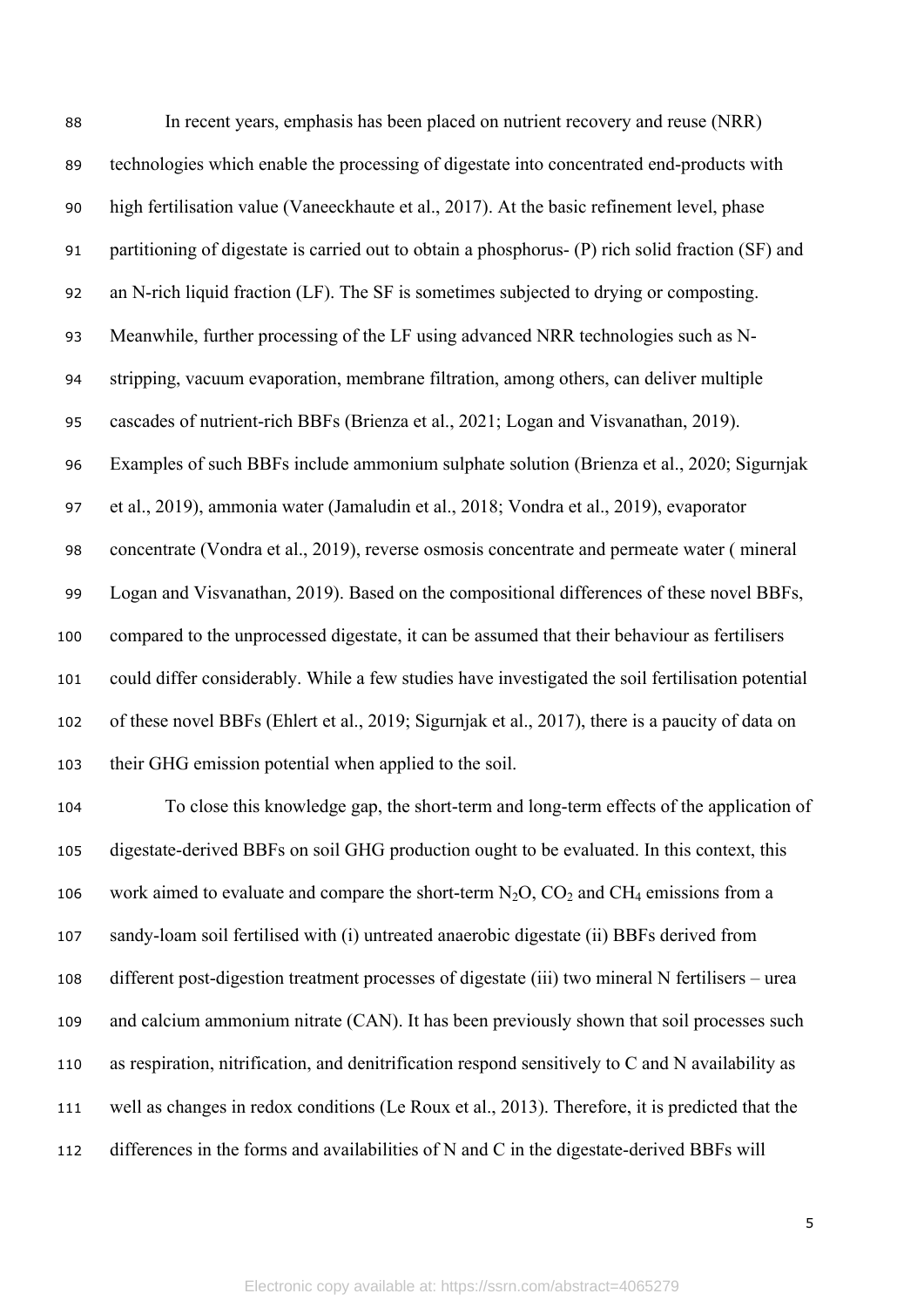| 113 | influence the production of GHGs after their addition to soil. We hypothesized that the short-        |
|-----|-------------------------------------------------------------------------------------------------------|
| 114 | term emissions of $N_2O$ , $CO_2$ , and $CH_4$ from different BBF-amended soils are variable and this |
| 115 | variability is due to differences in concentrations of ammonium-N $(NH_4^+N)$ and labile C.           |

**2. Materials & Methods**

# **2.1 Origin of the biobased fertilisers**

 Digestate samples were obtained from five full-scale AD plants. The digestates were treated to produce thirteen different biobased fertilisers, depending on the type of NRR technology present at each plant (Table 1).

 Groot Zevert Vergisting (GZV, Beltrum, the Netherlands) operates a mesophilic (~35  $\degree$  °C) AD plant that is fed with pig slurry (81% w/w) and residue from the agro-food industry (a.o. grain and rice husk, potato skins and coffee grounds, 19% w/w). A decanter centrifuge is used to dewater the digestate (D-GZV) to obtain the solid fraction (SF-GZV). Part of the SF is further processed in an installation to remove and recover P which includes washing the SF with water and sulphuric acid to obtain an SF with a reduced P content and a fibrous structure 127 (SF-GZV<sub>P-poor</sub>). The N-rich LF is treated through micro-filtration followed by reverse osmosis to produce an N-potassium (K)-rich concentrate (RO-GZV) and permeate water.

 Am-Power (AmP, Pittem, Belgium) treats residues from the food processing industry 130 and source-segregated food waste via thermophilic  $(\sim 55 \degree C)$  AD with a retention time of about 60 days. The digestate (D-AmP) from this installation is dewatered to obtain a solid fraction (SF-AmP). The solid fraction is passed through a fluidized bed dryer at 60°C to obtain a dried solid fraction (SFD-AmP). The LF of digestate is sent to a vacuum evaporator to evaporate water, leaving behind an evaporator concentrate rich in N and K (E-AmP). Ammonium-rich condensed water from the vacuum evaporator is passed through a reverse osmosis unit resulting in a reverse osmosis concentrate (RO-AmP) and permeate water.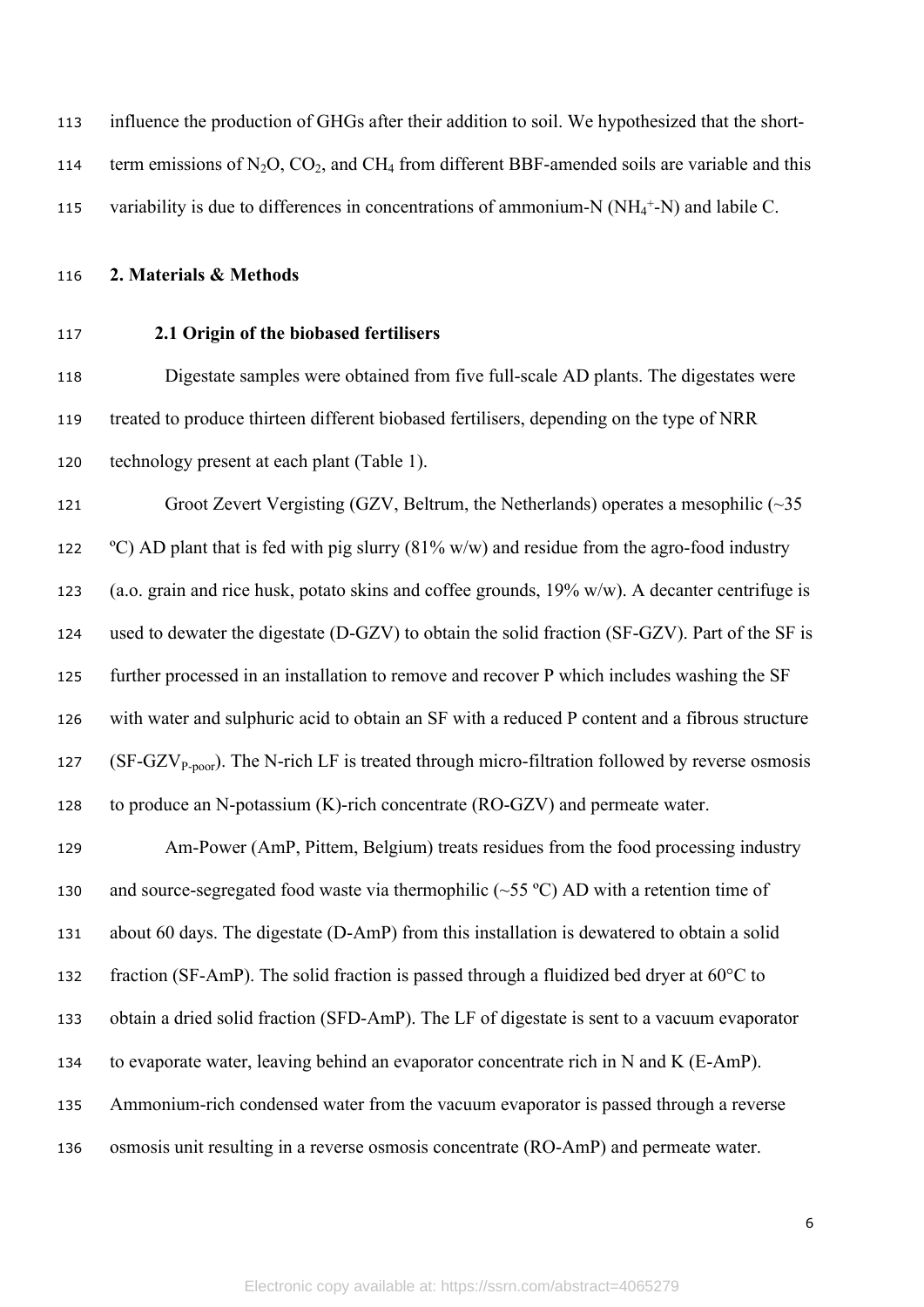| 137 | Waterleau NewEnergy (WNE, Ieper, Belgium) operates an AD plant used for the                     |
|-----|-------------------------------------------------------------------------------------------------|
| 138 | mesophilic (~35 °C) digestion of residues from agro-industry (potatoes and grain, 40% w/w),     |
| 139 | sludge from industrial wastewater treatment plants ( $15\%$ w/w) and animal manure ( $45\%$     |
| 140 | $w/w$ ). Digestate (D-WNE) is passed through a decanter to obtain a SF which is then dried in a |
| 141 | Hydrogone dryer to obtain a solid organic fertiliser (SFD-WNE). The evaporated water from       |
| 142 | the dryer, together with the LF of digestate (LF-WNE) is treated in a biological aerobic        |
| 143 | reactor to reduce the chemical oxygen demand. Ammonium is then transferred to the gas           |
| 144 | phase via evaporation resulting in a K-rich concentrate (E-WNE). The ammonia-rich gas is        |
| 145 | condensed with water vapour and condensed ammonia water (AW-WNE) is recovered.                  |
| 146 | Benas (BNS, Ottersberg, Germany) treats energy crops (silage maize, silage rye and              |
| 147 | corn, $85\%$ w/w) and poultry litter (15% w/w) using thermophilic digestion. The ammonia        |
| 148 | content of a side stream of digestate (D-BNS) is lowered using a modified stripping process to  |
| 149 | obtain ammonium nitrogen to which gypsum is added to produce a concentrated marketable          |
| 150 | ammonium sulphate solution (AS-BNS).                                                            |
| 151 | Acqua & Sole (A&S, Vellezzo Bellini, Italy) processes sewage sludge from                        |
| 152 | wastewater treatment plants ( $86\%$ w/w) and coproducts (digestate from anaerobic treatment of |
| 153 | source-segregated domestic food waste, $14\%$ w/w) in a thermophilic (~55 °C) AD. The           |
| 154 | process is equipped with an ammonia stripping unit, whereby biogas acts as a stripping agent.   |
| 155 | Ammonia is extracted from biogas by adding acid $(H_2SO_4)$ resulting in an inorganic           |
| 156 | ammonium sulphate solution (AS-A&S). The digestate from the plant is denoted as D-A&S.          |
| 157 | GZV, AmP, WNE, BNS, and A&S are demonstration plants within the EU project                      |
| 158 | SYSTEMIC and more information is available on www.systemicproject.eu and in Brienza et          |
| 159 | al. (2021).                                                                                     |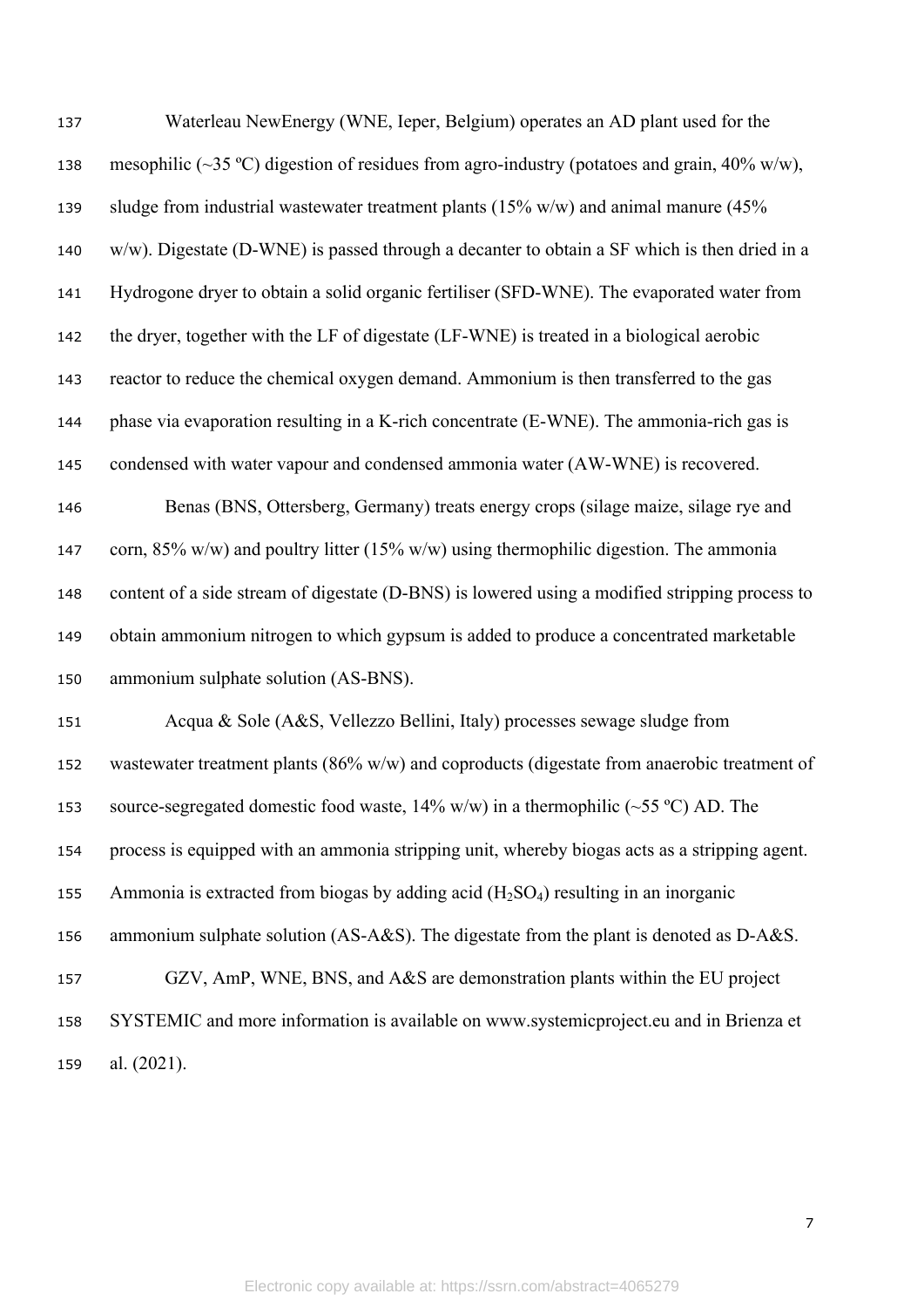# **2.2 Soil characteristics**

| 161 | The soil samples for the incubation were collected from the top layer $(0-25 \text{ cm})$ of an              |
|-----|--------------------------------------------------------------------------------------------------------------|
| 162 | arable field in Bottelare, Belgium. Composite samples of the sandy-loam (55% sand, 6% clay,                  |
| 163 | 39% silt) soil was taken in April 2020 with the following characteristics: pH-H <sub>2</sub> 0 7.5, total N  |
| 164 | (TN) 0.76 g/kg dry weight (DW), total carbon (TC) 10.4 g/kg DW. This soil was used in the                    |
| 165 | incubation experiments with BBFs from GZV and AmP. Soil was taken again from the same                        |
| 166 | location in April 2022 having a slightly different composition (pH-H <sub>2</sub> 0 7.11, TN 1.30 g/kg       |
| 167 | DW, TC 12.8 g/kg DW) and used for the incubation experiments with BBFs from WNE,                             |
| 168 | BNS, and A&S. The soils were air-dried until constant mass, sieved (2 mm) then stored in a                   |
| 169 | cool dry room before being used in the experiments.                                                          |
| 170 | 2.3 Analytical methods for fertiliser characterisation                                                       |
| 171 | The dry matter (DM) content was determined by drying to constant weight (48 h) at 80                         |
| 172 | °C and was calculated as a percentage of wet weight. Organic matter (OM) was measured on                     |
| 173 | dried solids by incineration at 550 °C in a muffle furnace for 4 h (Dean, 1974; Santisteban et               |
| 174 | al., 2004). TC was determined using a PRIMACS100 Analyzer series (Skalar B.V.,                               |
| 175 | Netherlands). TN was determined using the Kjeldahl destruction method (EN13654-1, 2002).                     |
| 176 | Ammonium-N ( $NH_4^+$ -N) was determined spectrophotometrically after 1M KCl extraction at a                 |
| 177 | sample to solution ratio of 1:10. For the determination of dissolved organic carbon (DOC) and                |
| 178 | total dissolved nitrogen (TDN) in the BBFs, fresh samples were weighed into a 50 cm <sup>3</sup>             |
| 179 | centrifuge flask and extracted with $0.01$ M CaCl <sub>2</sub> (sample to solution ratio of 1:10) by shaking |
| 180 | for 2 h followed by centrifugation for 10 min at 3000 rpm (Houba et al., 1990). TDN and                      |
| 181 | DOC in the extracts were measured using the Dumas Dry Combustion Method for TN and TC                        |
| 182 | content (Bertsch and Ostinelli, 2019).                                                                       |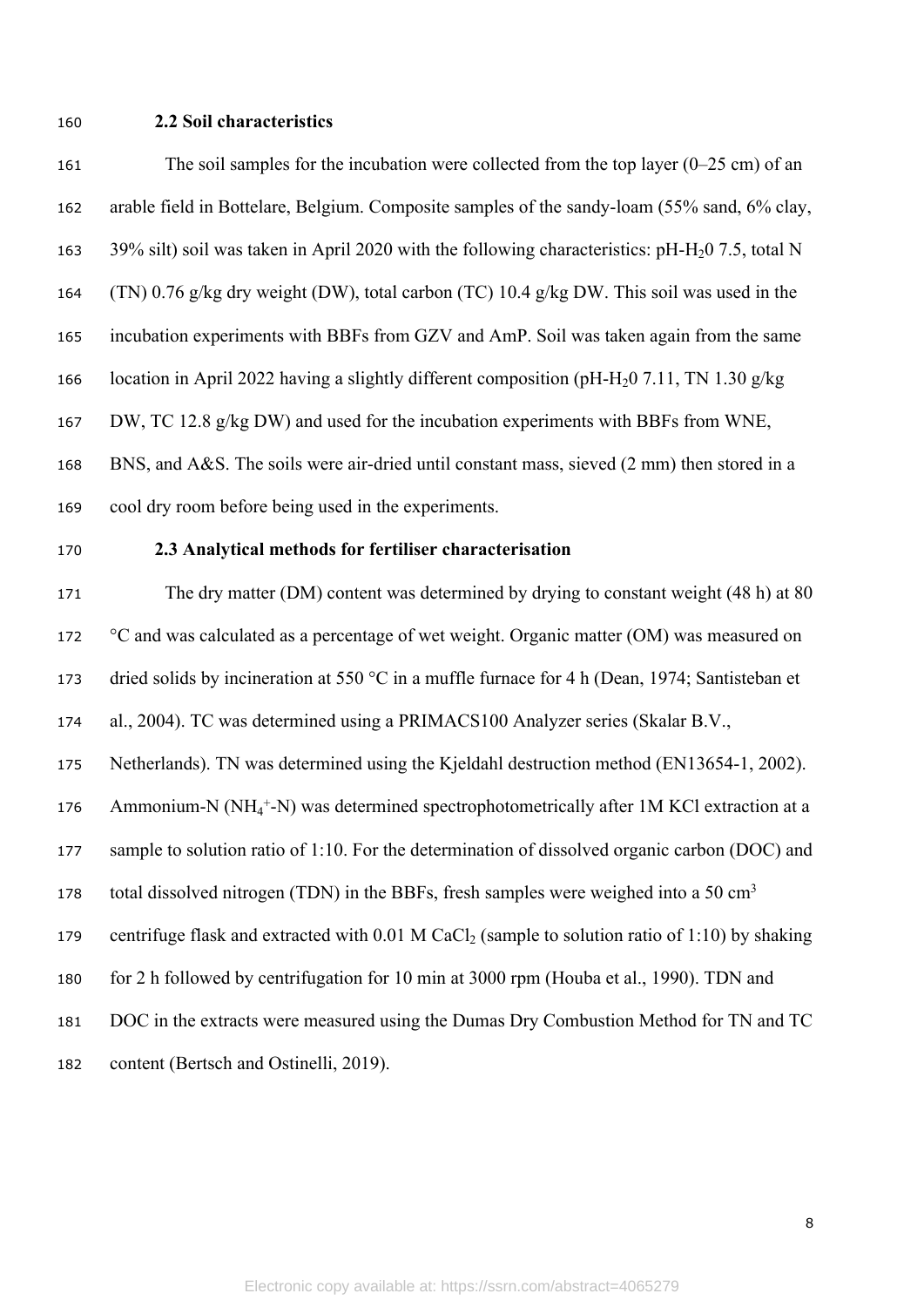### **2.4 Microcosm setup**

 The incubation experiments were conducted in soil microcosms which enable studying the effects of amendment addition on soil respiration under controlled conditions. Each microcosm consisted of a 1L Duran bottle adapted with a GL45-thread Smart Cap (model: SW45-2A). The smart cap has two 2 mm threaded openings that can either be closed with blind plugs or fitted with valves that enable gas sampling. The incubation experiments were 189 carried out in four batches from February to June 2021 at a mean room temperature of 20 °C 190 (diurnal temperature range:  $18.5 - 21.5$  °C). Each batch included four or five BBFs from the demonstration plants, one blank (unfertilized control soil), and two mineral fertilisers (urea and CAN as positive controls). The same urea (46% urea N; Yara Benelux B.V.) and CAN (30% N) was used in all four incubation batches.

 The soil was pre-incubated for one week at 40% water-filled pore space (WFPS) to activate the soil microorganisms. Next, 568 g of pre-incubated soil was thoroughly mixed with a biobased or mineral fertiliser in a steel bowl and then transferred into the microcosm. Prior to mixing, the mineral fertiliser granules were ground to <0.5 mm. The soil-fertiliser mixtures were carefully packed to attain an equivalent bulk density of 1.3 kg m-3. All 199 fertilisers were applied at a rate of 170 kg N ha<sup>-1</sup>. The equivalent amounts of NH<sub>4</sub><sup>+</sup>-N, organic 200 N  $(N<sub>org</sub>)$ , TC applied in each treatment are summarized in Table 2. The moisture content in each bottle was brought to 80% WFPS and maintained throughout the experiment according to Cayuela et al. (2010). A 2 mm opening at the top of the microcosm was left uncovered to allow for aerobic respiration. The microcosms were laid out in a randomised block design with three replicates per treatment.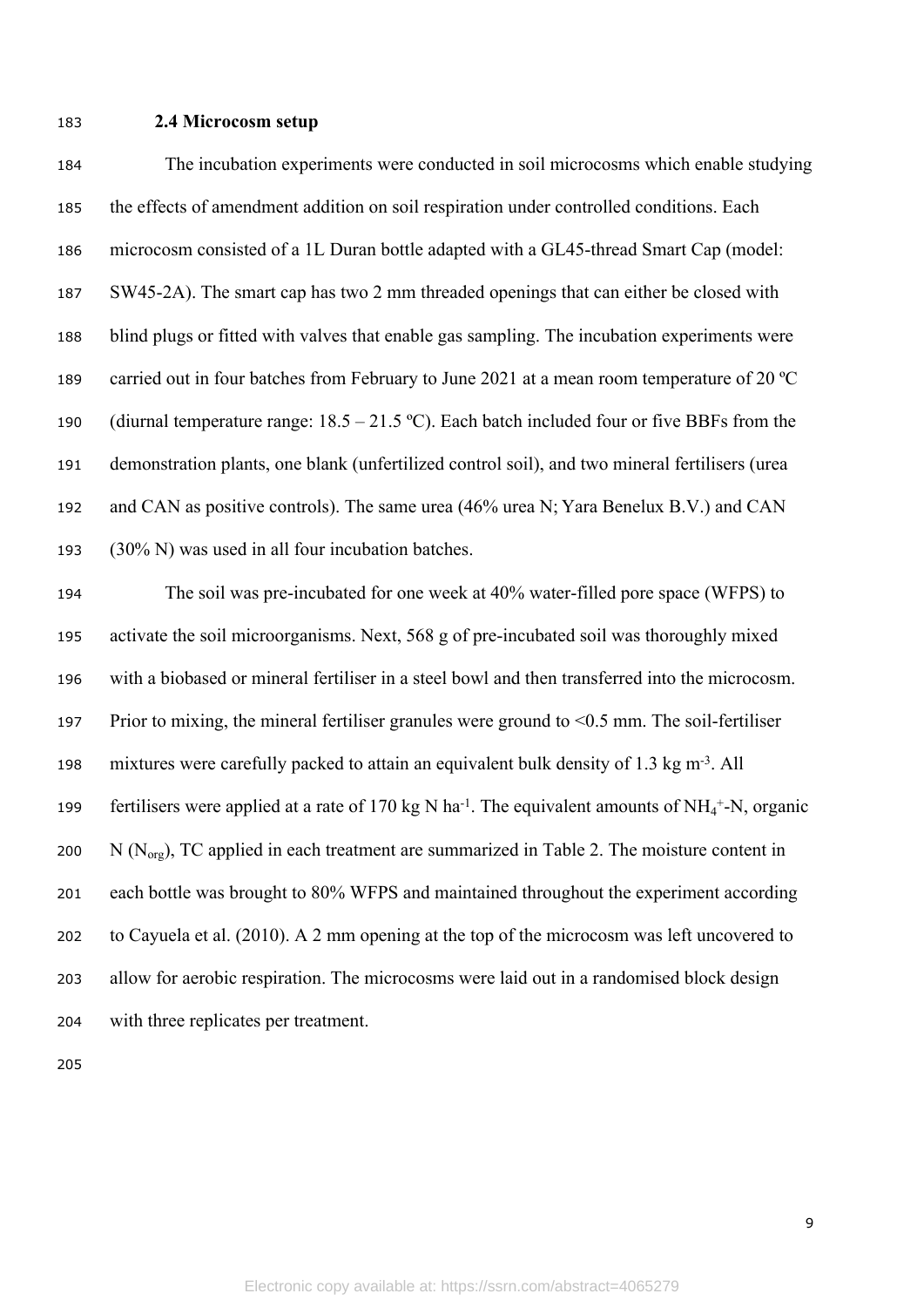### 206 **2.5 Measurement**

207 Over an incubation period of 18 days, emissions of  $CO<sub>2</sub>$ , N<sub>2</sub>O, and CH<sub>4</sub> were measured using the Gasera One Multi-gas analyser (Turku, Finland) equipped with a photo- acoustic infrared analyser. Measurements were performed on days 0, 1, 2, 4, 7, 9, 11, 14, 16, 18. Measurements on day 0 were taken on average 2.5 hours after fertiliser incorporation. The analyser was connected to the microcosm using two 1 m-long non-reactive Teflon tubes with a 2 mm internal diameter. During measurement, the gases were pumped out from the headspace (at 800 mL min-1 flow rate), passed through the analyser then returned to the microcosm in a closed loop. This method ensures non-intrusive sampling and reduces the risk of systematic errors. The gas concentration in the headspace of the microcosms was measured at 4, 8, 12, and 16 minutes after connecting the tubes to the microcosm. During each 4 min time step, the analyser detected the change in concentration of the measured gases. Fluxes of  $CO_2$ , N<sub>2</sub>O, and CH<sub>4</sub> were then calculated from the change in concentration over time considering the volume of the headspace, tubing, and area of the soil surface. Sample sets 220 with a linear regression value of  $R^2 < 0.90$  were rejected. At the end of the incubation period, 221 soil mineral N (NH<sub>4</sub><sup>+</sup>-N and NO<sub>3</sub> - N) in each treatment was analysed in a 1:10 ( $w v^{-1}$ ) suspension of soil and 1 M KCl and shaken end-over-end for 30 min. The extracts were 223 filtered (Whatman No. 45) and analysed for their  $NH_4^+$ -N and  $NO_3^-$ -N contents with a continuous flow auto-analyser (Chemlab System 4, Skalar, the Netherlands).

#### 225 **2.6 Calculations**

226 Gas concentrations measured in ppm were converted to emission flux using the ideal 227 gas law according to Equation (1) (Comeau et al., 2018):

$$
Flux = \frac{\Delta gas}{\Delta t} \times \frac{P \times M \times n}{R \times T} \times \frac{V}{A}
$$
 Equation (1)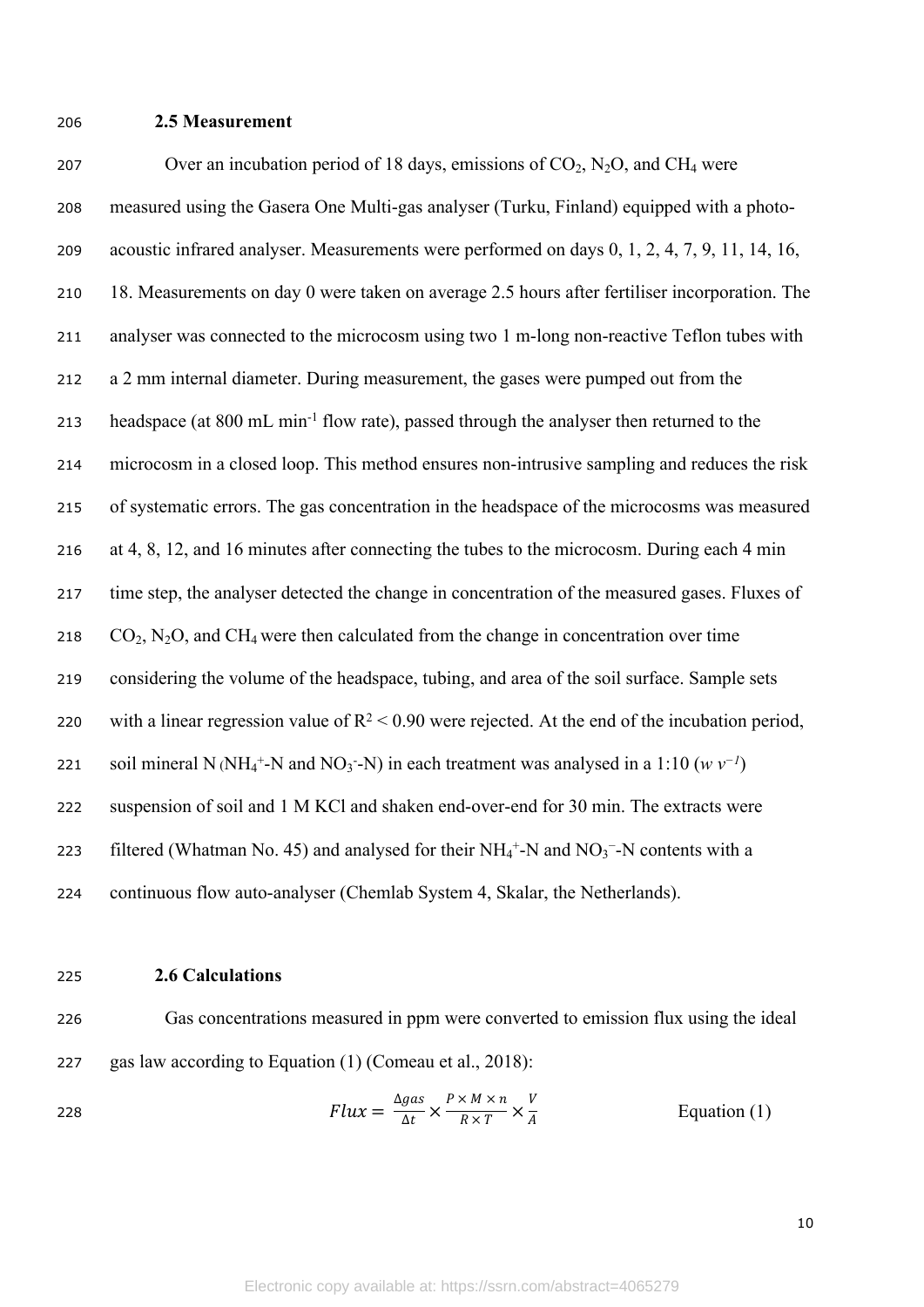229 Where flux is the elemental flux which is released as gas in  $\mu$ g m<sup>-2</sup> h<sup>-1</sup>;  $\frac{\Delta gas}{\Delta t}$  is the  $\Delta t$ 230 slope of the linear regression of gas concentration (ppm) vs. time (h); P is the sampling 231 pressure of the device (0.838 atm); M is the elemental molar mass (e.g. 12 for C, 14 for N); n 232 is the number of atoms of the element in the gas (e.g.  $2N$  in N<sub>2</sub>O); R is the ideal gas constant 233 (0.08206 L atm mol<sup>-1</sup> K<sup>-1</sup>); T is the average atmospheric temperature (294 K); V is the sum 234 volume of the headspace, tubing, and analyser cell (0.623 L); A is the surface area of soil in 235 the microcosm  $(0.0069 \text{ m}^2)$ .

236 The cumulative flux for each gas was calculated using a linear interpolation between 237 two consecutive measurement days (Cai et al., 2013). Cumulative fluxes obtained with the 238 soil control were subtracted for all cumulative fertiliser emissions.

239 Net N release  $(N_{rel})$  in the soil at the end of the incubation was calculated according to 240 Equation (2) (De Neve and Hofman, 1996):

241 
$$
N_{rel}(\%) = \frac{[(\text{Mineral N}_{fertiliser}) - (\text{Mineral N}_{control})]}{\text{total N applied}} \times 100
$$
 Equation (2)

242 where mineral  $N_{\text{fertiliser}}$  is the soil mineral N content of the fertiliser treatment and 243 mineral  $N_{control}$  is the soil mineral N content of the unfertilised control soil.

244 **2.7 Statistical analysis**

 The data were subjected to one-way analysis of variance (ANOVA) and when 246 significant  $(p < 0.05)$ , means were compared using Tukey's test. In addition, a principal component analysis (PCA) was performed to evaluate the relationships between the fertilisers' characteristics (pH, TN, NH4, OM, TC, C/N, DOC, DOC/TC, TDN/TN) and cumulative GHG emissions. PCA is an exploratory statistical tool that is used to quickly visualize and analyse correlations between variables. Pearson's correlation analysis was performed to test the relationships between product characteristics and cumulative GHG emissions. All analyses were performed using XLSTAT 2021 software (Addinsoft, 2021).

253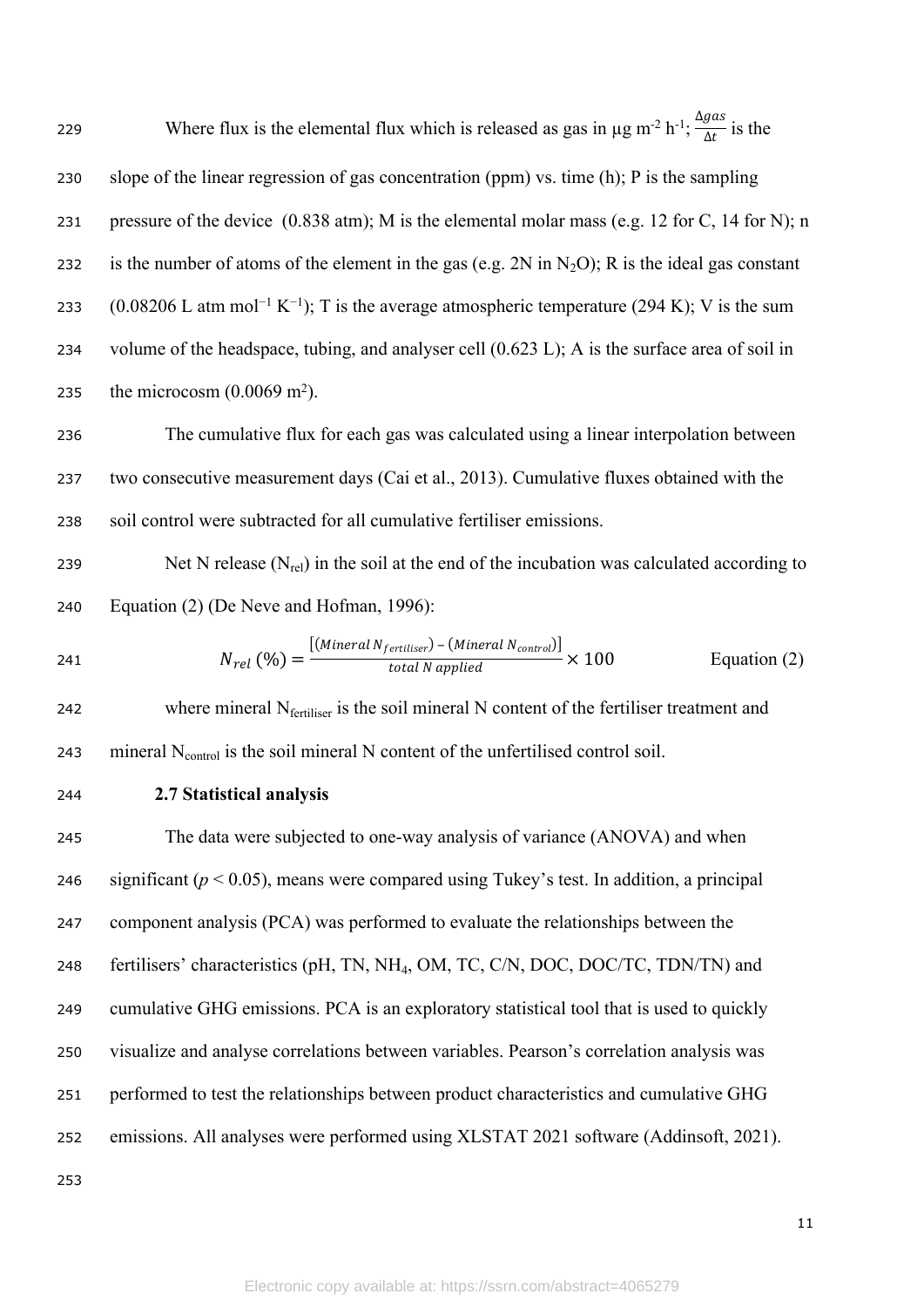# **3. Results**

# **3.1 Composition of the biobased fertilisers**

| 256 | The studied BBFs differed considerably in their physicochemical composition (Table                          |
|-----|-------------------------------------------------------------------------------------------------------------|
| 257 | 3). The pH of most BBFs was alkaline $(7.0 - 9.4)$ and any deviations from this range were                  |
| 258 | attributed to the use of sulphuric acid during digestate processing, e.g., in SF-GZV <sub>P-poor</sub> with |
| 259 | pH 5.5. On a fresh weight (FW) basis, OM constituted between 17 and 67% of the SFs of                       |
| 260 | digestate. The low OM content ( $\leq$ 3% FW) in the R, LF, AW, and AS fertilisers indicates                |
| 261 | these BBFs are dominantly mineral in nature and are, hereinafter, collectively referred to as               |
| 262 | organo-mineral BBFs. DM content in the whole digestate varied between 5.2% in D-WNE                         |
| 263 | and 9.3% in D-A&S. For the organo-mineral BBFs, DM was below 5% except in the                               |
| 264 | ammonium salt solutions with 21 and 38 %DM due to their high salt content. The large                        |
| 265 | variation in DM content of the SFs of digestate $(26 – 94%)$ was attributed to the type of                  |
| 266 | dewatering equipment used and whether a drying step was included during processing.                         |
| 267 | Nitrogen was present mostly $(>95%)$ in mineral form in the R, AW, and AS fertilisers.                      |
| 268 | This, in addition to their high total N content, makes these BBFs comparable to CAN and urea                |
| 269 | in terms of potential N availability to crops. Unlike in AmP, the LF of digestate fed to the                |
| 270 | evaporator implemented at WNE is not acidified, resulting in a lower NH <sub>4</sub> -N content in E-       |
| 271 | WNE, compared to E-AmP (Table 3). Organic N was the dominant fraction in E-WNE, SFD-                        |
| 272 | AmP, SFD-WNE, and SF-GZV <sub>P-poor</sub> , corresponding to 97%, 95%, 77%, and 73% of total N,            |
| 273 | respectively.                                                                                               |
| 274 | All five SFs of digestate had high TOC content, ranging from 85 g/kg in SF-AmP to                           |
| 275 | 335 g kg <sup>-1</sup> in SFD-WNE. Lower TOC levels were measured in the whole digestate $(15 - 30)$        |
| 276 | $g/kg$ ) while the organo-mineral BBFs were characterised by very low amounts of TOC (<5 g                  |

277 kg<sup>-1</sup>). The variation in TN and TC content among the BBFs was reflected in the C/N ratio. As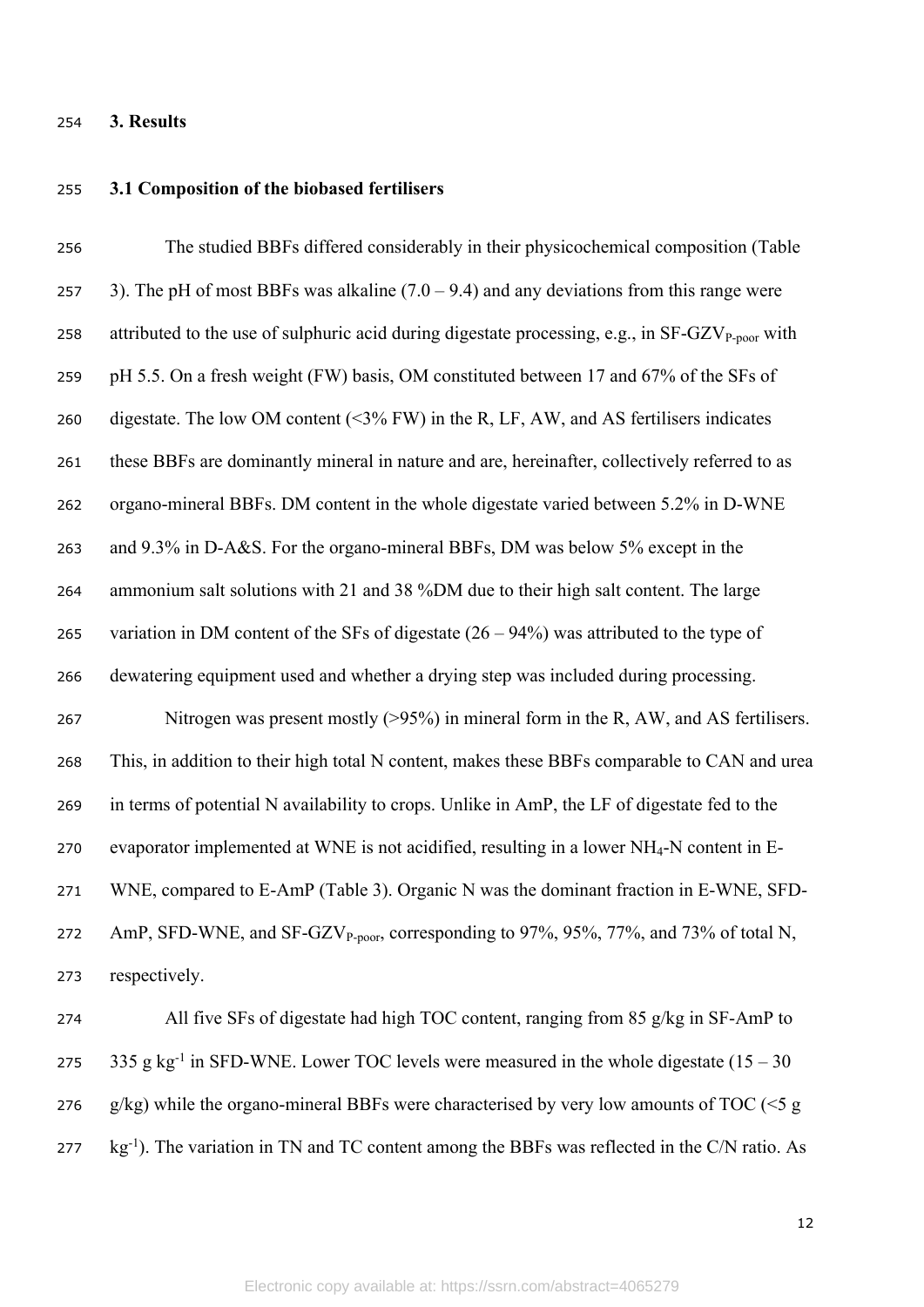| 278 | expected, the C/N ratio was high in the SFs of digestate $(11 – 27)$ , low in the whole digestate |
|-----|---------------------------------------------------------------------------------------------------|
| 279 | and evaporator concentrates $(2.3 - 8.4)$ , and less than 1 in the organo-mineral BBFs.           |
| 280 | A higher relative concentration of labile C, indicated by the DOC/TC ratio, was                   |
| 281 | observed in D-GZV, D-WNE, D-BNS, and E-AmP, with 0.19, 0.33, 0.17, and 0.34,                      |
| 282 | respectively. Meanwhile, in the SF fertilisers, DOC constituted a much lower fraction of TC,      |
| 283 | ranging between $0.01 - 0.03$ . The TDN concentration of AW and AS fertilisers were not           |
| 284 | analytically determined since N in those fertilisers is present almost entirely in dissolved form |
| 285 | as $NH_4^+$ -N. Concentrations of TDN in the BBFs varied widely and ranged between 1.3 to 76 g    |
| 286 | kg <sup>-1</sup> FW. This variation was also reflected in the TDN/TN ratio.                       |
| 287 |                                                                                                   |

# <sup>288</sup> **3.2 N2O emission**

<sup>289</sup> N2O emission dynamics differed considerably among the different treatments. 290 However, the overall trend of  $N<sub>2</sub>O$  fluxes indicated a gradual decrease towards background 291 levels (Figure 1), in agreement with studies by Cayuela et al. (2010) and Dietrich et al. 292 (2020). Daily mean N<sub>2</sub>O fluxes ranged between 5 to 246  $\mu$ g N<sub>2</sub>O-N m<sup>-2</sup> h<sup>-1</sup> and peaked within 293 the first four days after fertiliser application in all treatments, except E-WNE which peaked on 294 day 11. Average daily  $N_2O$  emissions from the CAN and urea followed similar flux patterns 295 in the four incubation batches and were not significantly different from each other  $(p<0.01)$ . 296 Within each plant, the highest  $N_2O$  peaks were observed in the D fertilisers except for AmP 297 where the highest peak was measured in E-AmP on day 0. 298 Cumulative  $N_2O (N_2O_{\text{cum}})$  emissions among the different groups of fertilisers were not 299 easily differentiated, at least not statistically. Soil amended with urea showed a significantly 300 higher  $N_2O_{cum}$  release than most other treatments, except for CAN, D-AmP, D-WNE, E-AmP,

- 301 E-WNE, and AW-WNE (Table 4). It is important to note that the  $N_2O_{cum}$  data for the mineral
- 302 fertilisers are means of the measurements in the four incubation batches which ranged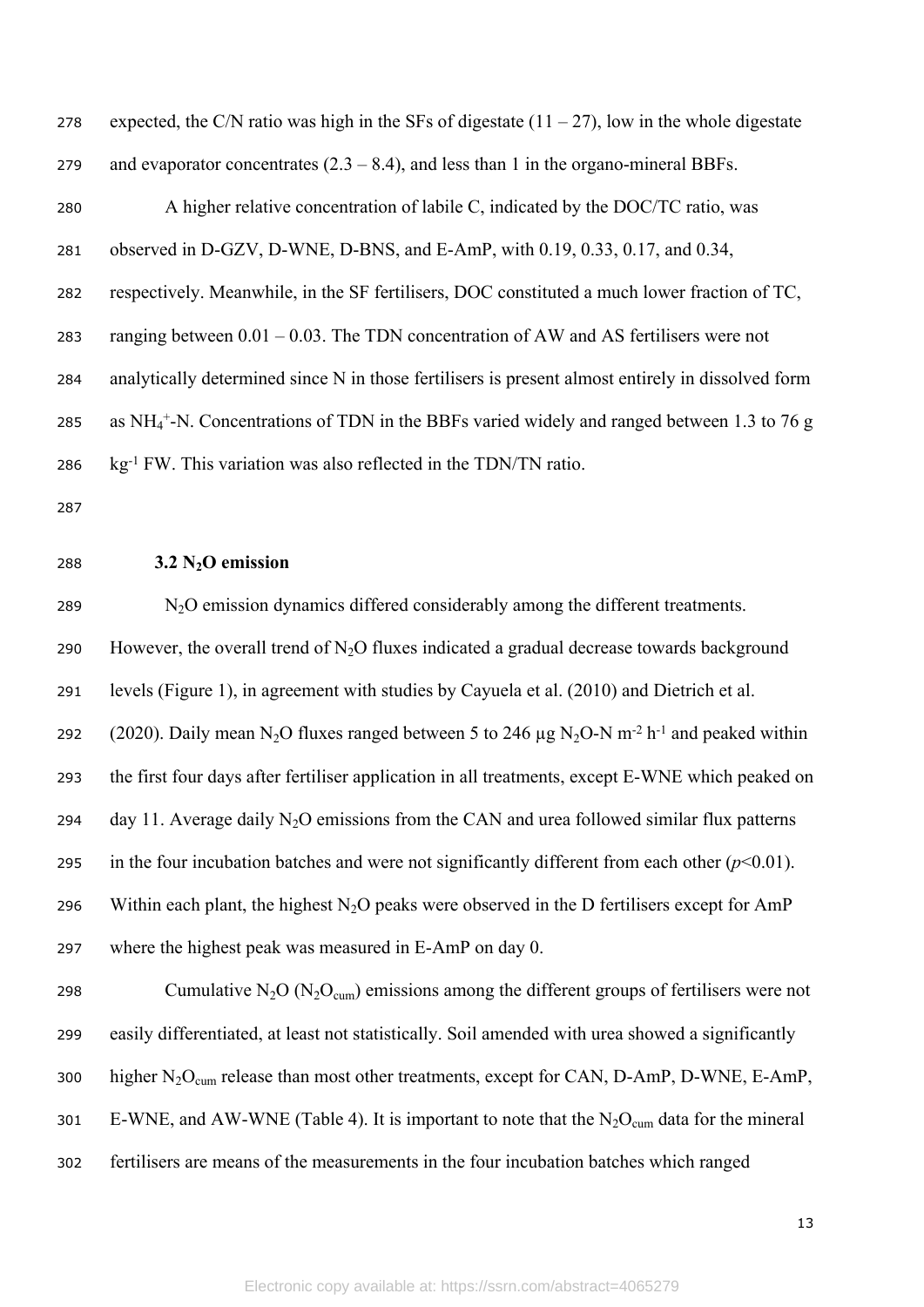| 303 | between 0.11 to 0.14 % of urea N applied and $0.10 - 0.12$ % of CAN N applied. The SF with                                         |
|-----|------------------------------------------------------------------------------------------------------------------------------------|
| 304 | depleted P (SF-GZV <sub>P-poor</sub> ) and the AS fertilisers induced the lowest N <sub>2</sub> O <sub>cum</sub> emissions (0.04 % |
| 305 | of applied N) compared to the other fertilisers. However, this value was not significantly                                         |
| 306 | different from SF-GZV, AS-A&S, AS-BNS, D-BNS, LF-WNE, and R-AmP. N <sub>2</sub> O <sub>cum</sub>                                   |
| 307 | emissions from the D fertilisers from the five plants varied between $0.06 - 0.09$ % of applied                                    |
| 308 | N. When considering the end-products originating from the individual biogas plants, the D                                          |
| 309 | fertilisers emitted more $N_2O_{\text{cum}}$ compared to the fertilisers derived from D processing,                                |
| 310 | although the difference was not statistically significant in A&S and BNS (Table 4).                                                |
| 311 | The net $N_{rel}$ from the BBFs and mineral fertilisers expressed as a percentage of applied                                       |
| 312 | total N is shown in Table 4. This parameter indicates the amount of fertiliser-derived available                                   |
| 313 | N present in the soil at the end of the incubation period under the conditions of the                                              |
| 314 | experiment. There were large variations in the net $N_{rel}$ within the different fertiliser groups.                               |
| 315 | The highest $N_{rel}$ was observed in the mineral fertilisers (102 – 108%) and AW-WNE (108%).                                      |
| 316 | N immobilisation occurred in the SF with depleted P (SF-GZV <sub>P-poor</sub> ). The net N <sub>rel</sub> was                      |
| 317 | significantly negatively correlated with C/N ratio ( $r = 0.67$ ; $p < 0.01$ ).                                                    |
| 318 |                                                                                                                                    |

# **3.3 CO2 emission**

320 Figure 2 shows the cumulative  $CO_2$  emissions from BBFs where greater than 300 kg C/ha was applied. At the end of the incubation, the D fertilisers mineralised between 13 and 322 52% of applied C. The highest cumulative  $CO_2$  emission was from the D-WNE treatment 323  $(p<0.01)$ . Soils amended with SFs of digestate showed a significantly lower release of CO<sub>2</sub> 324 than other soils, with 3 to 8% of applied C mineralised.  $CO<sub>2</sub>$  emissions of treatments with AmP, A&S, and BNS fertilisers were not significantly different from each other, probably due 326 to the high variability in the measurements. The  $CO<sub>2</sub>$  emission data for CAN, R, LF, AW and 327 AS fertilisers were not shown because they contain little or no organic C, therefore, amounts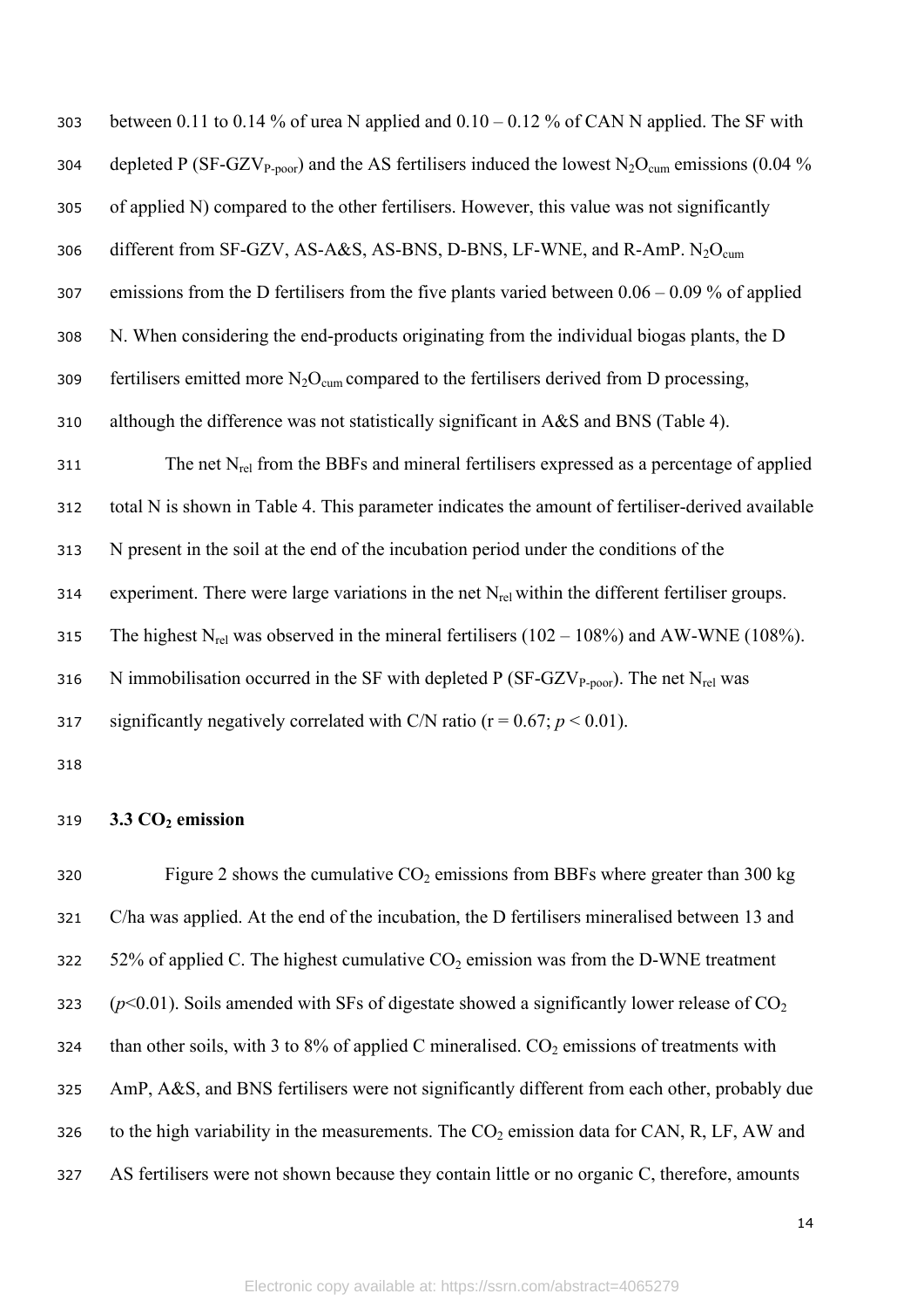328 of C added to soil after their application was deemed to be negligible. Any additional  $CO<sub>2</sub>$  emitted was attributed to the positive priming effect of native soil organic C which stimulates mineralisation (Fontaine et al., 2003). Urea which contains 20% C showed rapid mineralisation (>70%) within the first 2 days of incubation in all the batches due to its fast hydrolysis after application to soil.

**3.4 CH4 emission**

335 Table 4 indicates that for most of the fertilisers studied, cumulative  $CH_4$  emissions were lower than the control. The exceptions were E-AmP and E-WNE with net positive emission of 4 and 1 mg m-2, respectively. However, no significant difference (*p*<0.05) was observed among the treatments due to high variability in the flux measurements.

### **3.5 Principal component and correlation analyses**

 The overall grouping of individual observations and variable correlations is depicted in Figure 3. CH4 was not included as a variable in the principal component analysis (PCA) since there was no significant difference in CH4 emission among the treatments. The first two factors explained 61% of the total variance in all variables. The grouping of individual observations shows a separation of the different BBFs into three distinct groups based on their 346 properties in relation to cumulative  $N_2O$  and  $CO_2$ . Separation along F1, which accounts for 24% of the total variation, was explained by differences in TN, TC, NH4, OM, C/N, DOC, TDN/TN. The second factor (F2) which accounts for 36% of the total variation, was described 349 by differences in  $N_2O_{cum}$  and  $CO_{2cum}$  emissions.

 The D and E fertilisers were grouped at the upper part of the diagram indicating BBFs 351 with the highest average DOC concentrations, pH, and  $N_2O_{\text{cum}}$  and  $CO_{\text{2cum}}$  emissions. The SF fertilisers were clustered along the positive quadrant of the F1 axis where the fertilisers with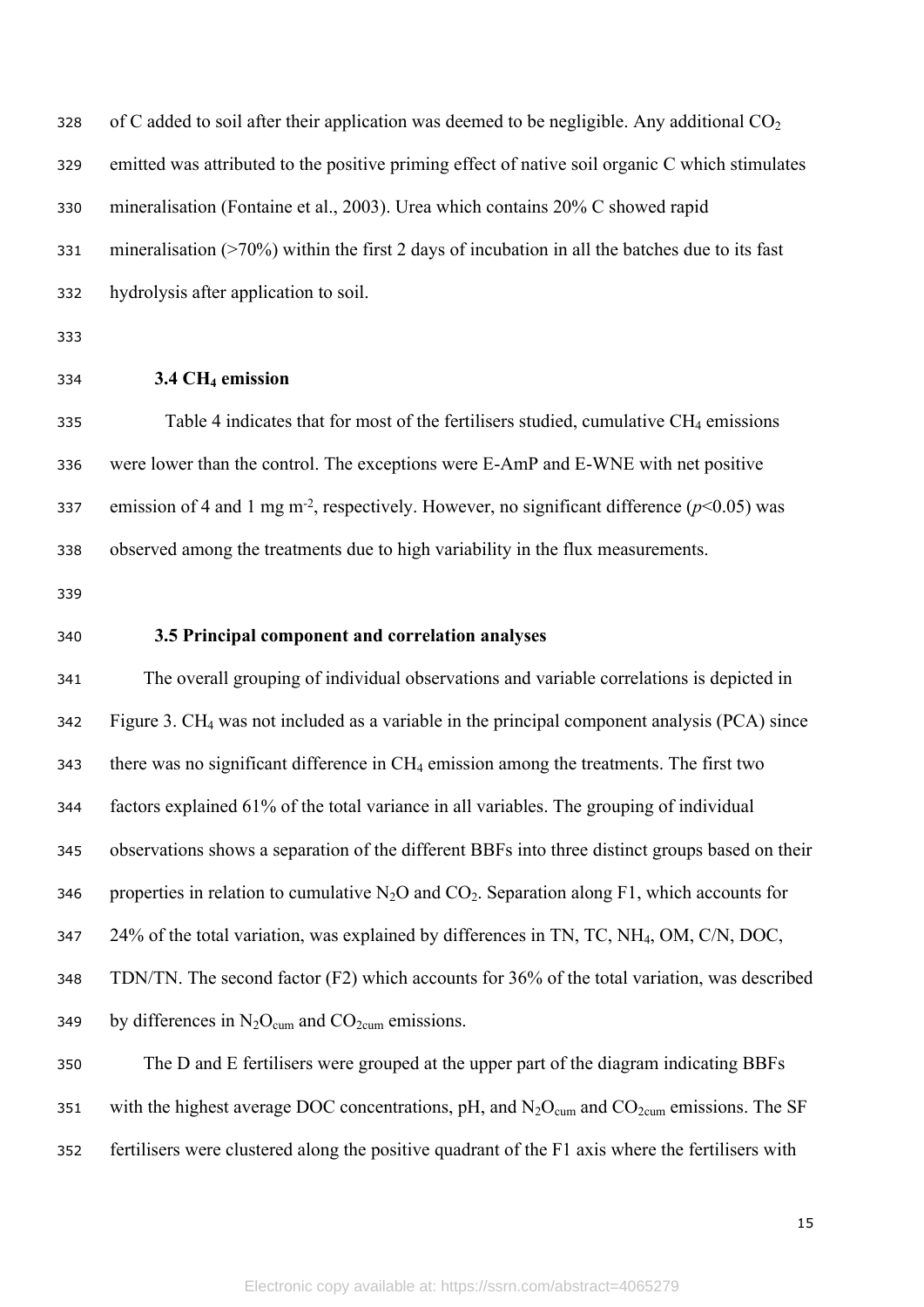353 the highest average TC and C/N ratio are represented. The AS, AW, R and LF fertilisers were 354 found more displaced along the left side of the F1 axis, where TN,  $NH_4^+$ , and TDN/TN are the 355 dominant variables.

356 Significant linear correlations were established between  $N_2O_{\text{cum}}$  emissions and the 357 characteristics of the different fertiliser groups. When omitting fertilisers LF, R, AW, AS, 358 which are outliers regarding TC (i.e.,  $\leq$  5%), N<sub>2</sub>O<sub>cum</sub> correlated negatively with C/N ratio (r = -359 0.68,  $p < 0.05$ ) and positively with TDN/TN ratio (r = 0.75,  $p < 0.01$ ). Also, N<sub>2</sub>O<sub>cum</sub> emission 360 from the SF fertilisers was positively related to TN ( $r = 0.92$ ,  $p < 0.05$ ) and DOC ( $r = 0.70$ ,  $p = 0.70$  $361 \leq 0.05$ ). In the dominantly mineral fertilisers (i.e., LF, R, AS, AW), pH appeared to be 362 positively correlated with  $N_2O_{\text{cum}}$  emissions (r = 0.81), but this relationship was not 363 statistically significant  $(p = 0.10)$ . 364 Cumulative  $CO_2$  emission in SF, D, and E fertilisers was correlated positively with TN (g <sup>365</sup> kg-1 DW) (r = 0.85, *p* < 0.01), TDN/TN ratio (r = 0.57, *p* < 0.05), and DOC/TC ratio (r = 0.83, 366 *p* < 0.01), and negatively to C/N ratio ( $r = 0.60, p \lt 0.05$ ).

367

#### 368 **4. Discussion**

369

## 370 **4.1 Physicochemical properties of the biobased fertilisers**

 The high OM and/or N contents of the studied BBFs underline their potential as soil improvers or fertilisers. Elevated OM contents in the SFs of digestate make them better suited as organic soil improvers (Egene et al., 2020; Peters and Jensen, 2011) with the potential to increase C sequestration in soils (Veeken et al., 2017). Drying of the SF of digestate (as in 375 SFD-AmP and SFD-WNE), concentrates the N  $(24 \text{ and } 31 \text{ g kg}^{-1})$ , respectively), making them also applicable as N or P fertilisers (Regelink et al., 2021). On the other hand, ammonia stripping of the LF of digestate produces pure mineral N fertilisers – as in AW-WNE, AS-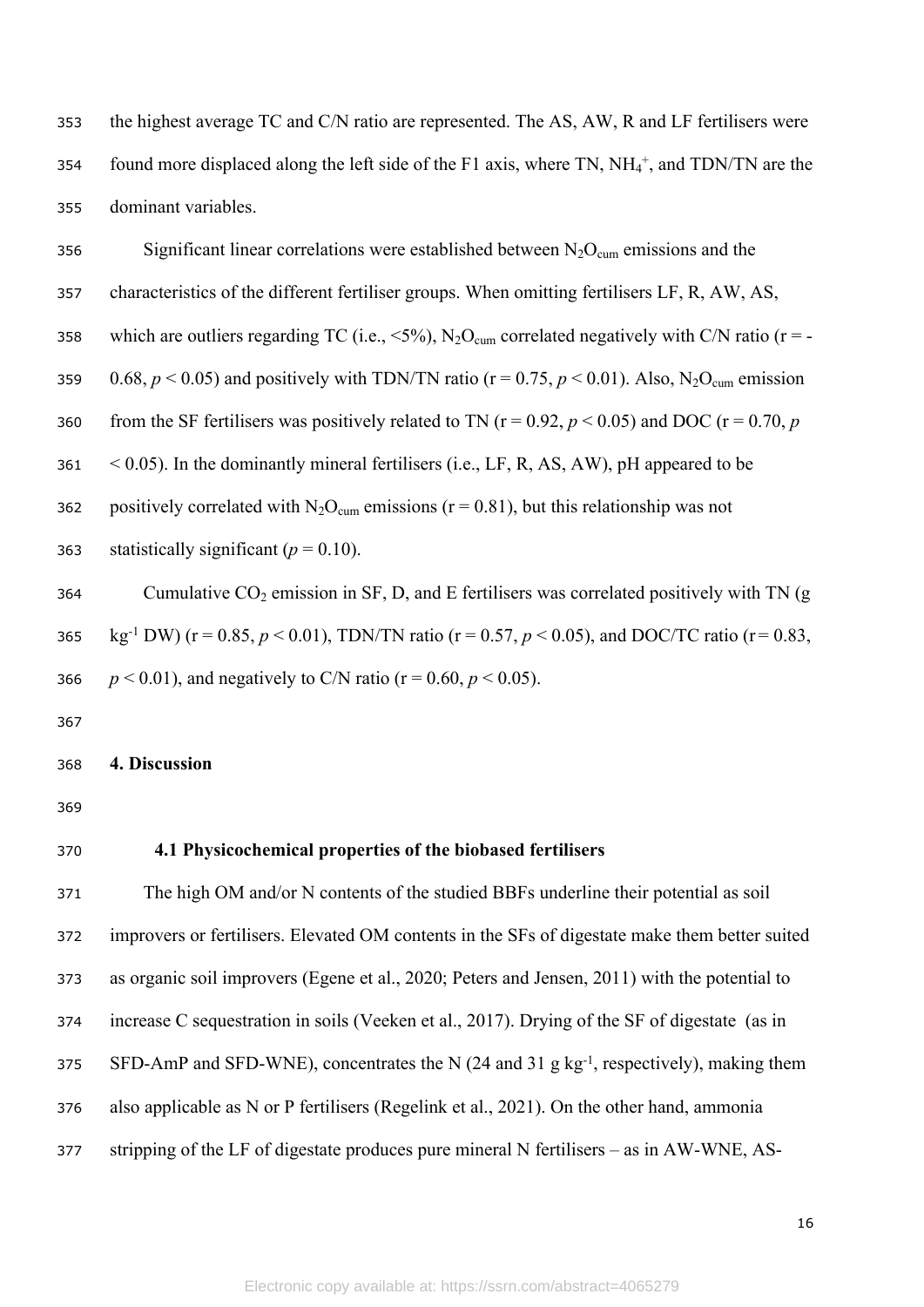378 A&S and AS-BNS with total N contents of 53, 76, and 41 g kg<sup>-1</sup>, respectively. The large variation in total N within the D fertilisers was attributed to differences in the N contents of the feedstock. The D with the highest total N content was obtained from GZV where animal waste constituted a high proportion (81% w/w) of the feedstock. On the other hand, D obtained from the processing of industrial food waste had the lowest total N content. The pH of the studied BBFs was mostly alkaline which can influence soil pH and processes, including nutrient availability and nitrification rate. Fertilisers with a strong 385 alkaline character, as was measured in AW-WNE (pH 9.7), indicates a high risk of NH<sub>3</sub> volatilisation when applied to soils. Low pH in some BBFs was related to the use of sulphuric 387 acid during digestate processes. For example,  $SF-GZV_{P\text{-poor}}$  (pH 5.5) was treated with sulphuric acid to lower its P content. Similarly, the digestate acidification step before vacuum evaporation explains the slightly acidic pH of E-AmP (pH 6.2). For most of the BBFs, the TDN concentration, which represents the sum of dissolved 391 organic N and mineral N (Christou et al., 2005), was higher than the  $NH_4^+$  concentration. This indicates the presence of a sizeable dissolved organic N pool in the BBFs, especially in E-393 WNE. As explained in section 2.1, E-WNE is the concentrate that is obtained after  $NH_3$  is 394 evaporated from the LF of digestate. This explains the low  $NH_4^+$  content in the fertiliser. 395 The PCA of variables related to the cumulative  $N_2O$  and  $CO_2$  emissions showed a clear separation among the different groups of BBFs. TC and C/N ratio were the most important variables for separating the SF fertilisers from the others (along F2), while DOC and DOC/TC ratio differentiated the D and E fertilisers from the LF, R, AW and AS fertilisers. Except for 399 SF\_GZV<sub>P-poor</sub>, the TOC/N ratio in the BBFs was below 20 which is favourable for N mineralisation (Mendham et al., 2004; Wagner and Wolf., 1999). In organic substrates with a 401 high C/N ratio as in  $SF_GZV_{P\text{-poor}}(27)$ , mineralisation is slow and N immobilisation may dominate (Egene et al., 2020).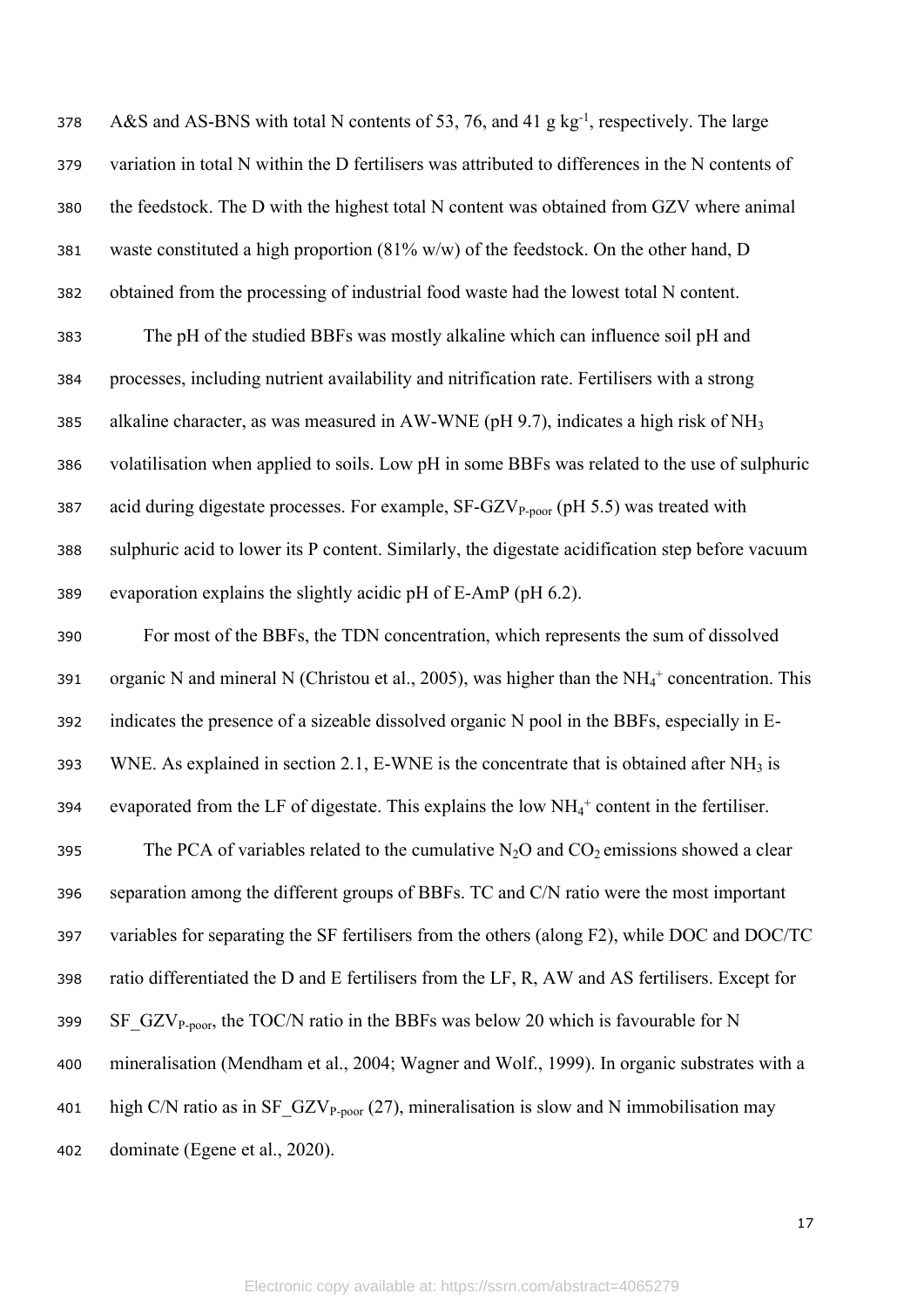#### <sup>403</sup> **4.2 N2O emissions and N mineralisation**

404 The principal factors that regulate soil-borne  $N_2O$  emissions are soil mineral N 405 concentration, availability of decomposable organic C, soil moisture, soil temperature, soil 406 pH, and the activity of (de)nitrifying organisms (Dalal et al., 2003; Šimek and Cooper, 2002; 407 Wang et al., 2021). In this study, we aimed to create the conditions optimal for  $N_2O$ 408 production by using soil with a neutral pH, pre-incubating the soil for one week to activate 409 microorganisms, and maintaining a high WFPS (80%) (Cayuela et al., 2010). As such, 410 differences in N<sub>2</sub>O flux from the different treatments may be attributable to differences in 411 mineral N and labile organic C availability. The  $N<sub>2</sub>O$  emissions in the first days of incubation 412 were likely driven by nitrification of the initial  $NH_4^+$  present in the fertilisers (Alburquerque 413 et al., 2012a; Askri et al., 2016; de la Fuente et al., 2013; Egene et al., 2020). Some studies 414 (Askri et al., 2016; Pampillón-González et al., 2017) on digestate fertilised soils reported 415 positive correlations between  $N_2O_{\text{cum}}$  emissions and the initial NH<sub>4</sub><sup>+</sup> content in the digestate. 416 However, this was not observed in the current study. This may be because  $NH_4^+$  was not a 417 limiting factor in most of the fertilisers investigated, except for E-WNE which has a low  $418 \text{ NH}_4^+/\text{TN}$  ratio of 0.026. Moreover, the mineral N content at the end of the incubation in all 419 treatments mainly consisted of NO<sub>3</sub> -N (Table 4) which supports our assumption that NH<sub>4</sub><sup>+</sup> in 420 the treatments was nitrified (or immobilized) during the 18-day incubation. 421 The urea fertilised soil produced the highest  $N_2O_{\text{cum}}$  emission with 0.12% of applied 422 N, although this value was not statistically differentiated from CAN, D-AmP, D-WNE, E-423 AmP, E-WNE, and AW-WNE. Generally, mineral N fertilisers quickly dissolve after addition 424 to soil leading to increased  $NH_4^+$  availability followed by nitrification and  $N_2O$  production 425 (Saggar et al., 2013a; van der Weerden et al., 2016). The hydrolysis of urea or the dissolution 426 of CAN in the soil can result in the loss of NH<sub>3</sub> which is a precursor to the formation of N<sub>2</sub>O

427 (Forrestal et al., 2016; Huang et al., 2014; Saggar et al., 2013b). It is, therefore, conceivable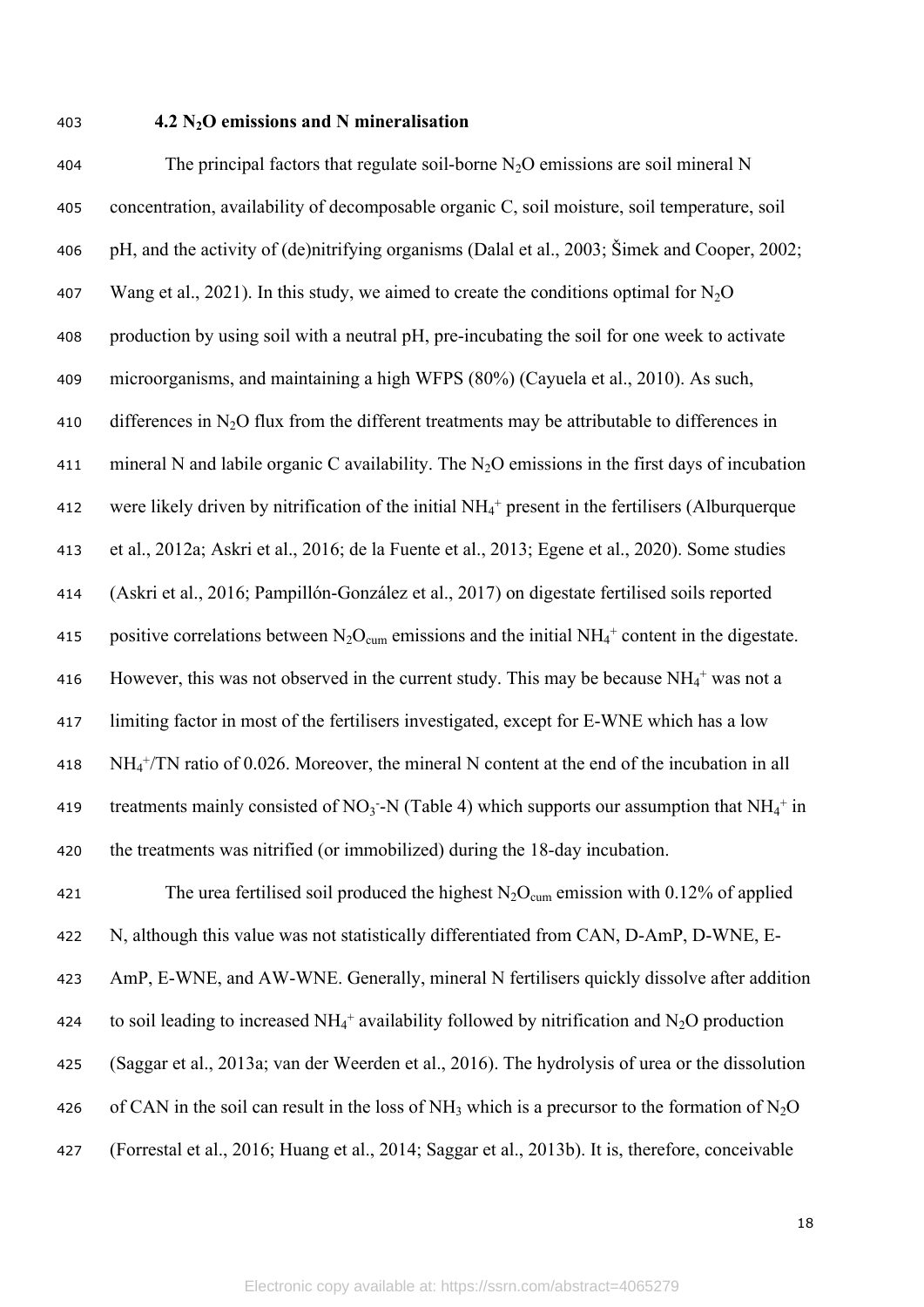| 428 | that the high $N_2O$ emissions observed in urea and CAN may be due to the combination of                                                                     |
|-----|--------------------------------------------------------------------------------------------------------------------------------------------------------------|
| 429 | direct N <sub>2</sub> O production (from nitrification of NH <sub>4</sub> <sup>+</sup> ) and the indirect N <sub>2</sub> O release (due to NH <sub>3</sub> ) |
| 430 | oxidation). This phenomenon could also explain the high $N2O$ emission from the soil                                                                         |
| 431 | amended with $NH_3$ -water (AW-WNE).                                                                                                                         |
|     |                                                                                                                                                              |

432 Despite their high mineral N contents  $(\sim 100\%)$ , significantly lower N<sub>2</sub>O emissions 433 were measured in AS-BNS and AS-A&S compared to the mineral fertiliser treatments. This 434 was attributed to the low pH of the AS fertilisers which inhibits  $N_2O$  production from 435 nitrification (Dalal et al., 2003). In contrast, the hydrolysis of urea may have caused 436 alkalinisation of the soil, especially in the microsites close to the urea granules (Clayton et al., 437 1997), thereby creating conditions more favourable for  $N_2O$  production from nitrification 438 (Dalal et al., 2003). Similar observations were found in other studies that compared  $N_2O$ 439 emissions between mineral AS, urea, and nitrate fertilisers (Clayton et al., 1997; Tierling and 440 Kuhlmann, 2018). According to Clayton et al. (1997),  $N_2O_{cum}$  emissions from a clayey-loam 441 soil fertilised with AS, urea, and calcium nitrate over 12 months were 0.2, 0.8, and 0.5% of 442 applied N, respectively. Meanwhile, Tierling and Kuhlmann (2018) performed a 21-day 443 incubation of a loamy-sand soil supplemented with AS, urea, and potassium nitrate fertilisers 444 and reported  $N_2O_{\text{cum}}$  emissions of 0.07, 0.26, and 0.02% of applied N, respectively. In both 445 studies, differences in N<sub>2</sub>O production between the fertilisers were also attributed to pH 446 effects in the soil.

447 Cumulative  $N_2O$  emissions from the D, SF, E, LF and R fertilisers could hardly be 448 differentiated, at least not statistically. The exception was the SF with depleted  $P(SF-GZV_{P-})$ 449 <sub>poor</sub>) which induced significantly lower N<sub>2</sub>O emissions compared to the other fertilisers. As 450 previously described, the low emissions may have been caused by the acidic pH (5.5) of SF-451 GZV<sub>P-poor</sub>. However, its high C/N ratio (27) may have also played an important role in <sup>452</sup> limiting nitrification (Egene et al., 2020) and consequently, N2O production. Elevated C/N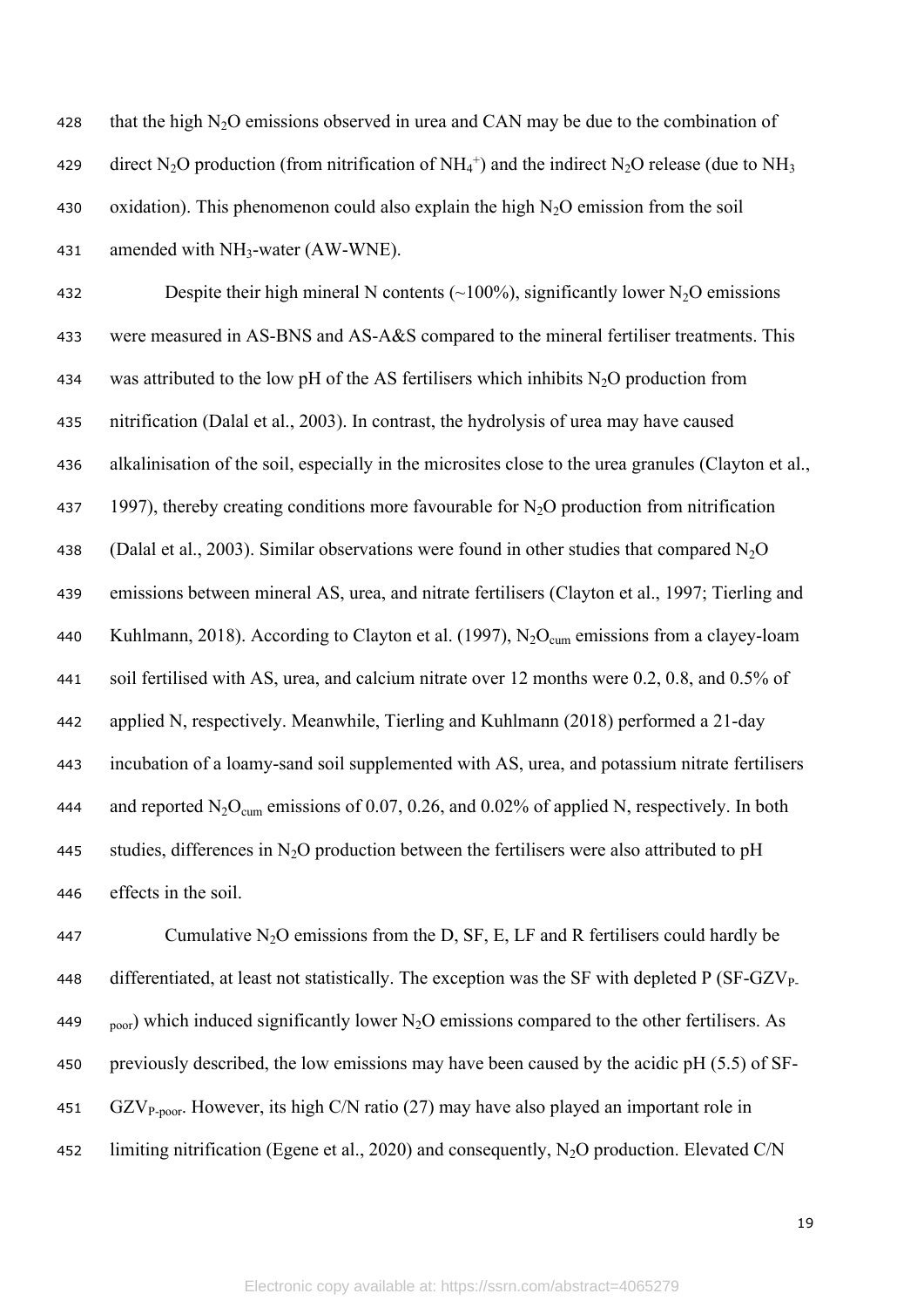453 ratio in organic substrates slows down their decomposition and subsequent release of DOC 454 and  $NH_4^+$  through mineralisation, both of which are linked to increased  $N_2O$  emissions 455 (Huang et al., 2004). Among the SF fertilisers, differences in C/N ratio ( $r = -0.87$ ) and DOC (r 456 = 0.70) could explain the variation in N<sub>2</sub>O emission. Similar results were reported by Huang 457 et al. (2004) who found that  $N_2O_{\text{cum}}$  of  $N_2O$  were negatively correlated with C/N ratio and 458 positively correlated with DOC of solid organic residues after a 21-day incubation study.

459 The pH effect described above was not apparent in E-WNE which has a slightly acidic 460 pH of 6.2 but produced  $N_2O_{cum}$  emission comparable to the mineral fertilisers (Table 4). 461 Remarkably, soil amended with E-WNE emitted less than the control at the start of incubation 462 before showing rapid N<sub>2</sub>O release from the ninth day (Figure 1). This was attributed to its low 463 initial NH<sub>4</sub><sup>+</sup> (0.26 g kg<sup>-1</sup>) meaning there was almost no readily available N to be nitrified. This 464 N deficiency enhanced microbial decomposition of labile organic matter to obtain N, 465 otherwise known as "microbial mining" (Craine et al., 2007; Moorhead and Sinsabaugh, 466 2006) which resulted in temporary N immobilisation in the first days of the incubation. The 467 high TDN concentration in E-WNE  $(7.9 \text{ g kg}^{-1})$  indicates that microorganisms could easily 468 access the dissolved organic N in the fertilisers to release  $NH_4^+$ . At this point, nitrification of 469 the released mineral N could progress rapidly.

470 Despite the short duration of our incubation experiment (18 days), the  $N_2O_{cum}$  values 471 for D fertilisers were strongly agreed with results from a 110-day field study by Baral et al. 472 (2017) who measured  $N_2O_{\text{cum}}$  of 0.10% of applied N due to digestate fertilisation applied at 473  $167 \text{ kg N}$  ha<sup>-1</sup>. Nitrification of NH<sub>4</sub><sup>+</sup>-N in fertilised "hotspots" within the soil, characterized 474 by enhanced microbial activity and oxygen demand, was determined as the principal factor 475 controlling N<sub>2</sub>O production, with most of the emissions occurring in the first 35 days. After a 476 one year investigation of  $N_2O$  emissions from mineral and organic fertilisers, Meijide et al. 477 (2009) also reported  $N_2O_{\text{cum}}$  emissions of 0.12 and 0.11% of applied N from digestate and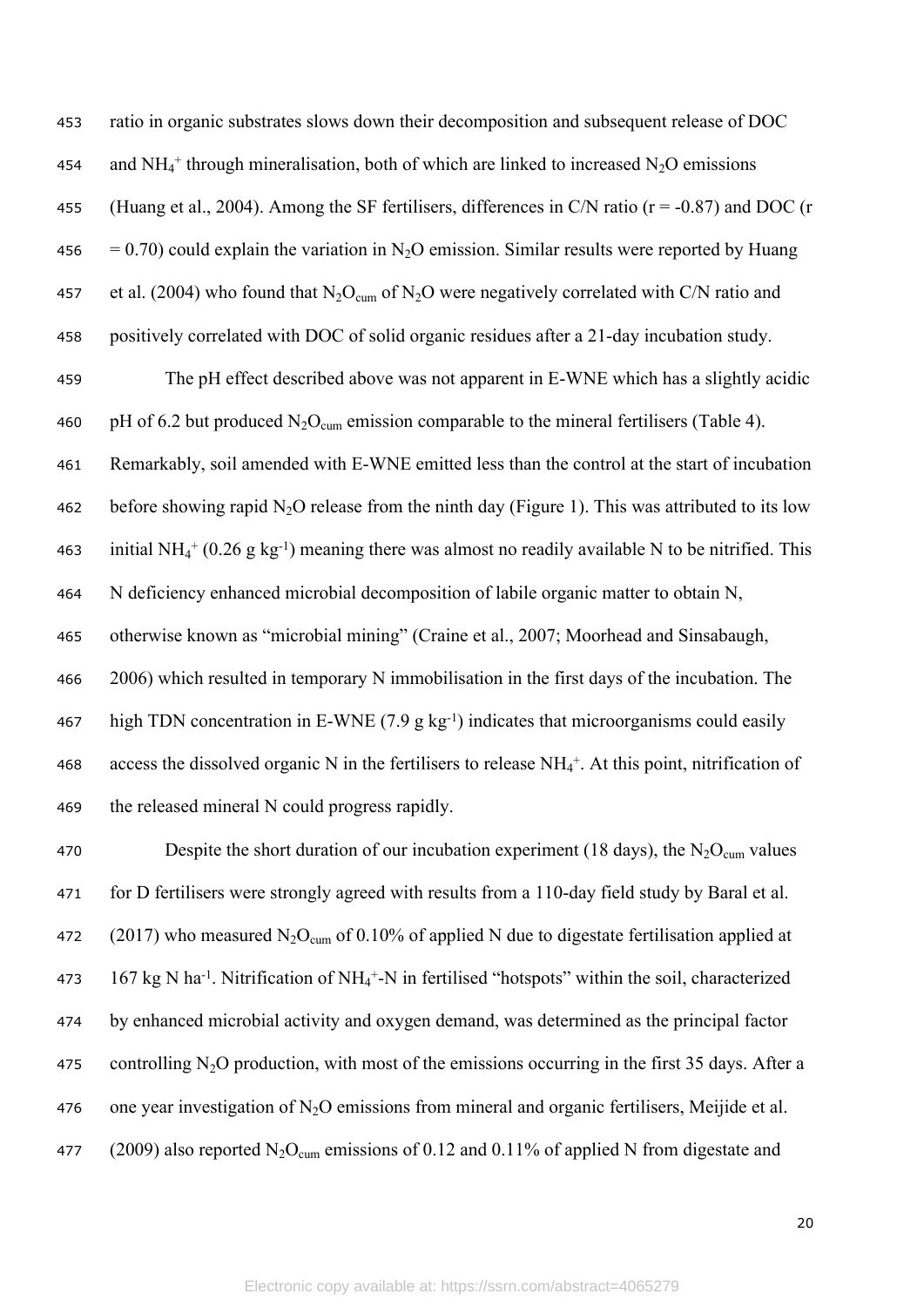urea fertilised agricultural fields, respectively. The authors determined that nitrification and denitrification occurred at different stages of the experiment but concluded that environmental 480 factors, mainly WFPS, strongly influenced  $N_2O$  emission rates.

481 Overall, the results from our incubation study show that the differences in  $N_2O$  emission flux among the BBFs were small and in some cases, marginal. Therefore, the rate of N2O emissions was probably more affected by the soil type and condition than by the fertiliser 484 properties. In a study by Abubaker et al. (2013), large differences in  $N_2O$  emissions were found between different biogas residues when incubated for 24 days a sandy and clayey soil. 486 However, the same digestate showed comparable  $N_2O_{\text{cum}}$  emissions when they were incubated in loamy soil, with values between 0.08 to 0.09% of applied N. The characteristics of the soil used in our study closely resemble the loam soil used in Abubaker et al.'s (2013) study, at least in terms of soil texture. This suggests that the BBFs discussed in this study may 490 induce different  $N_2O$  emission fluxes when incubated in differently textured soils.

#### **4.3 CO2 emissions**

493 Cumulative  $CO_2$  emissions from the soils amended with the D, E, and SF fertilisers were related to the proportion of readily available C, as evidenced by the strong positive 495 correlation between  $CO_{2\text{cum}}$  emission and DOC/TC ratio ( $r = 0.83$ ). Cysneiros et al. (2008) and Jacobi et al. (2009) have previously shown that considerable amounts of volatile fatty acids are formed as intermediates during AD. These organic compounds are easily 498 metabolized by soil microorganisms within a few days, releasing  $CO<sub>2</sub>$  in the process. The 499 slower C mineralisation in the SF treatments  $(3.5 - 7\%$  of applied C) suggests that the organic C in SF fertilisers is more stable than those in the D and E fertilisers. This may be because solid-liquid separation of the whole digestate resulted in the separation of the stable particulate C, mainly associated with the solid phase, from the easily degradable C which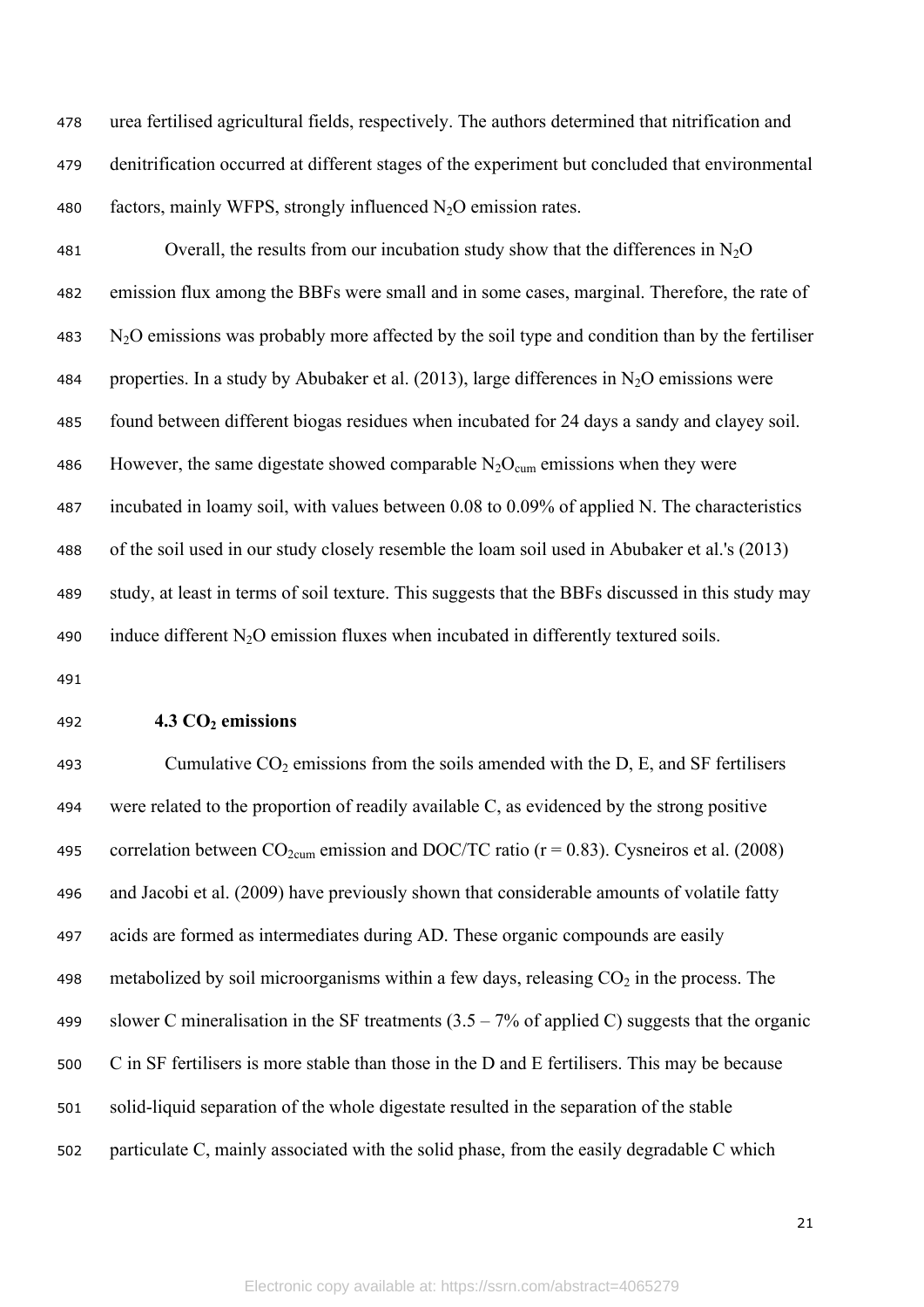503 remained mostly in the liquid phase. These results reaffirm the findings from other incubation 504 studies with biogas residues, that the availability of labile C favours the production of soil-505 borne  $CO<sub>2</sub>$  (Askri et al., 2016; Cardelli et al., 2018; Mukherjee et al., 2016). 506 It is worth noting that the enhanced degradation of native soil C (priming effect) 507 and/or the reduction of carbonates in the fertilisers may have contributed to the  $CO<sub>2</sub>$  emissions 508 in the BBF-fertilised soils (Kuzyakov et al., 2000; Yoshida et al., 2015). However, the 509 differentiation of the origins of soil-borne  $CO<sub>2</sub>$  emissions was not investigated in this study. 510 <sup>511</sup> **4.4 CH4 emissions** <sup>512</sup> The low CH4 emissions from the treatments highlight the fact the incubations were 513 carried out under sufficiently aerobic conditions. Our results are in agreement with studies by 514 Odlare et al. (2012) and Pampillón-González et al. (2017) who reported negative or negligible 515 CH<sub>4</sub> emissions from the soil after the application of biogas residues. In this study, CH<sub>4</sub> 516 oxidation was likely driven by the presence of methanotrophic  $(CH<sub>4</sub> oxidizing)$  bacteria in the 517 soil whose activity was stimulated by the addition of N fertiliser. Conrad (1996) and Steven et 518 al. (2006) testified that agricultural soils are common habitats for methanotrophic bacteria 519 who, in the presence of oxygen, utilize  $CH_4$  as a source of carbon and energy. 520

### 521 **4.5 Global warming potential**

522 The global warming potential (GWP) of  $N_2O$  and  $CH_4$  emissions were determined and 523 expressed as  $CO<sub>2</sub>$  equivalents per 100 grams of N added, using a conversion factor of 298 for 524  $N_2$ O and 25 for CH<sub>4</sub> (IPCC, 2007). CO<sub>2</sub> emission was not considered for GWP emissions 525 calculation since, from the life cycle assessment perspective, the biodegradation of organic 526 matter releases biogenic carbon (USEPA, 2010; WRI, 2014). Therefore, the mineralization of 527 BBFs in soils does not contribute to the net increase of  $CO<sub>2</sub>$ .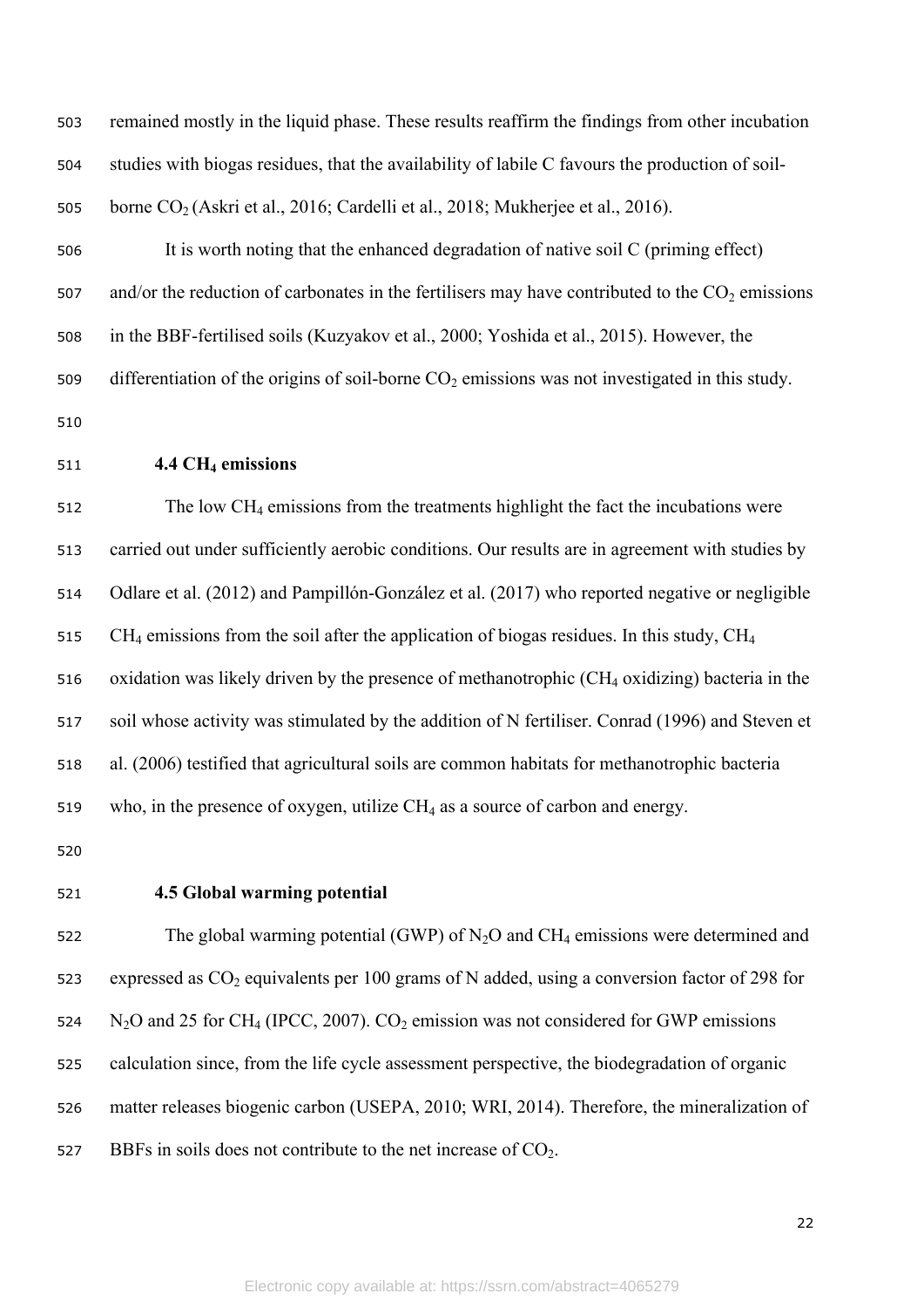As shown in Figure 4, the GWP of the BBFs was either equal to or lower than the 529 GWP of the mineral fertilisers. In all the fertilisers,  $N_2O$  emissions contributed significantly 530 more to GWP than  $CH_4$  emissions. Generally,  $CH_4$  was taken up rather than emitted, 531 however, the benefit gained by  $CH_4$  consumption was offset by the increase in N<sub>2</sub>O emissions. The fertilisers derived from the NRR processing of digestate appear to decrease the GWP relative to the unprocessed digestate fertilisers. This trend is particularly noticeable in fertilisers from WNE and AmP.

535 GWP values varied between 0.08 and 0.35 kg  $CO_2$  eq kg<sup>-1</sup> N and are hence low as compared to values obtained from long-term field studies. Over ten months, Zilio et al. (2022) 537 measured net  $N_2O_{\text{cum}}$  emissions between 1.2 and 3% of N applied, from digestate+AS and 538 urea+AS fertilised fields, corresponding to 3.80 and 9.84 kg  $CO_2$  eq kg<sup>-1</sup> N, respectively. The authors concluded that the environmental impact in terms of GHG emissions from fertilisation with the tested BBFs or urea were comparable, in agreement with findings from this study. 541 Meanwhile, Walling and Vaneeckhaute (2020) found in their review that  $N_2O$ -derived GWP 542 due to digestate fertilisation can range between 0.15 to 17.6 kg  $CO_2$  eq kg<sup>-1</sup> N, depending on the application technique. This means that the impact of GHG emissions related to the application of digestate N fertilisers could still exceed the impact of synthetic N fertilisers and 545 hence,  $N_2O$  emissions from N fertilising products from digestates remain a point of environmental concern.

# **4.6 Limitations of the laboratory incubation approach**

 The microcosm approach employed in this study enables the close monitoring and quantification of fertilisation effects on soil GHG emissions and C and N turnover processes. However, the standardized conditions (for temperature and moisture) under which the incubations were performed greatly differ from field conditions. Generally, field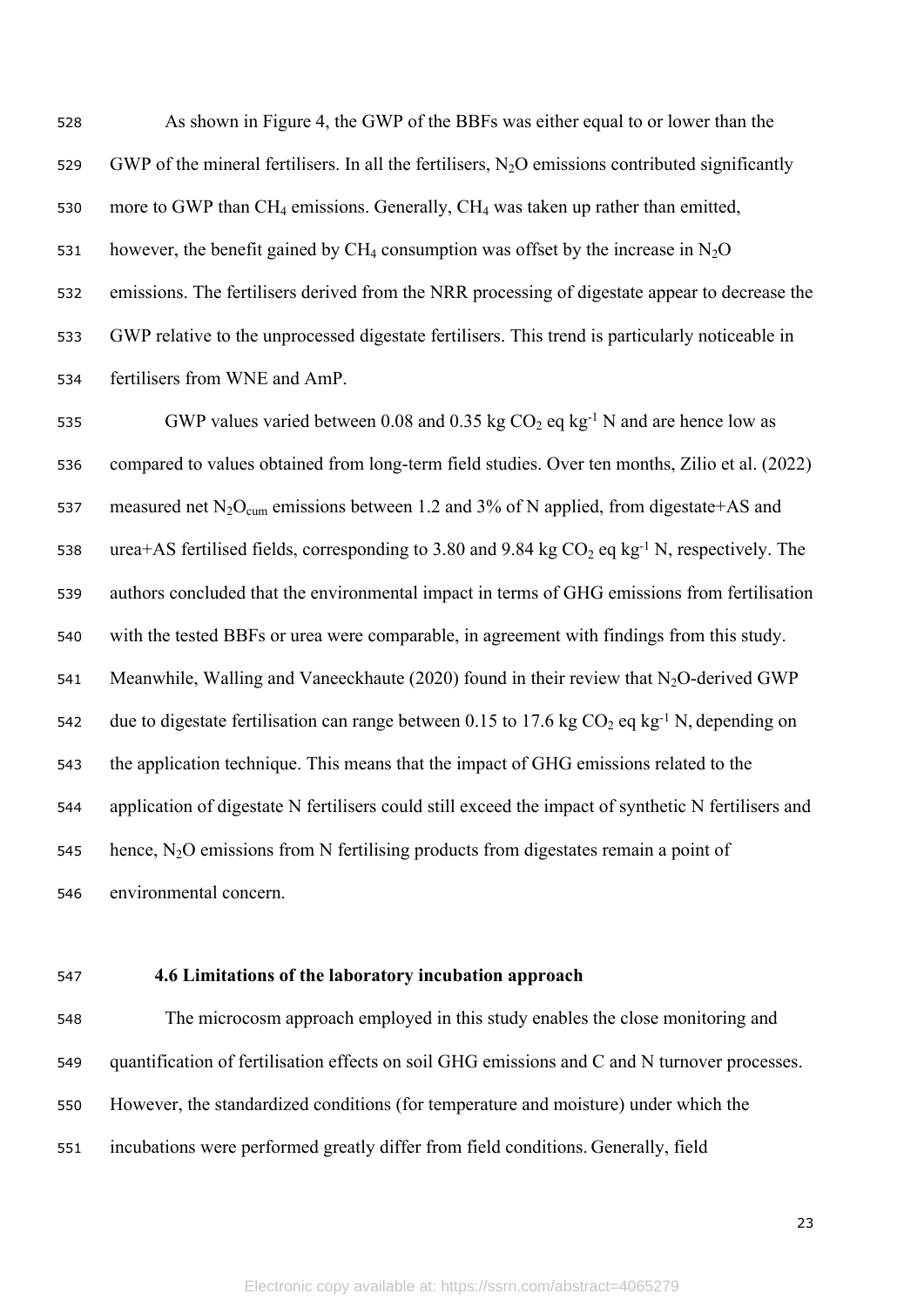552 measurements give higher  $N_2O$  emissions due to pulses of  $N_2O$  release after a rainfall event or 553 from management practices such as tillage (Wang et al., 2021). The method of fertiliser 554 application also influences the N<sub>2</sub>O production dynamics as reported by Velthof and 555 Mosquera (2011) who found that injection of slurry increased the average emission factor of 556  $N_2O$  in comparison to surface application.

 Furthermore, our incubation was performed only on sandy-loam soil even though fertilisation effects on GHG emissions are modulated by soil texture (Pelster et al., 2012). A 559 meta-analysis by Charles et al. (2017) found that  $N_2O$  emissions from fertilisation were 2.8 times greater in fine- than in coarse-textured soils. Future studies should investigate the effect of soil texture on GHG emissions from BBF enriched soils through similar microcosm 562 incubation experiments. Finally, other pathways of N losses such as  $NH_3$  and  $N_2$  emissions as 563 well as  $NO_3$  leaching were currently not explored. Quantifying these loss pathways is necessary to get a full picture of soil N cycling after fertilisation with BBFs and should be investigated in future studies.

### 566 **5. Conclusions**

567 The key finding from this study was that none of the biobased fertilisers (BBFs) 568 emitted more  $N_2O$  than the mineral N fertilisers (urea and calcium ammonium nitrate). Soil-569 borne  $N_2O$  emission from the BBFs was attributed to nitrification of the initial ammonium N 570 shortly after the fertilisers were applied. Differences in C/N ratio and TDN/TN ratio could 571 partly explain the variation in  $N<sub>2</sub>O$  emissions in the unprocessed digestate, evaporator 572 concentrates, and solid and liquid fractions of digestate.  $CO<sub>2</sub>$  respiration in the BBF 573 treatments was strongly influenced by the availability of labile C while  $CH_4$  emissions due to 574 fertilisation were negligible. Global warming potential (GWP) of the BBFs was comparable 575 or lower than that of the mineral fertilisers. Furthermore, the GWP of BBFs derived from the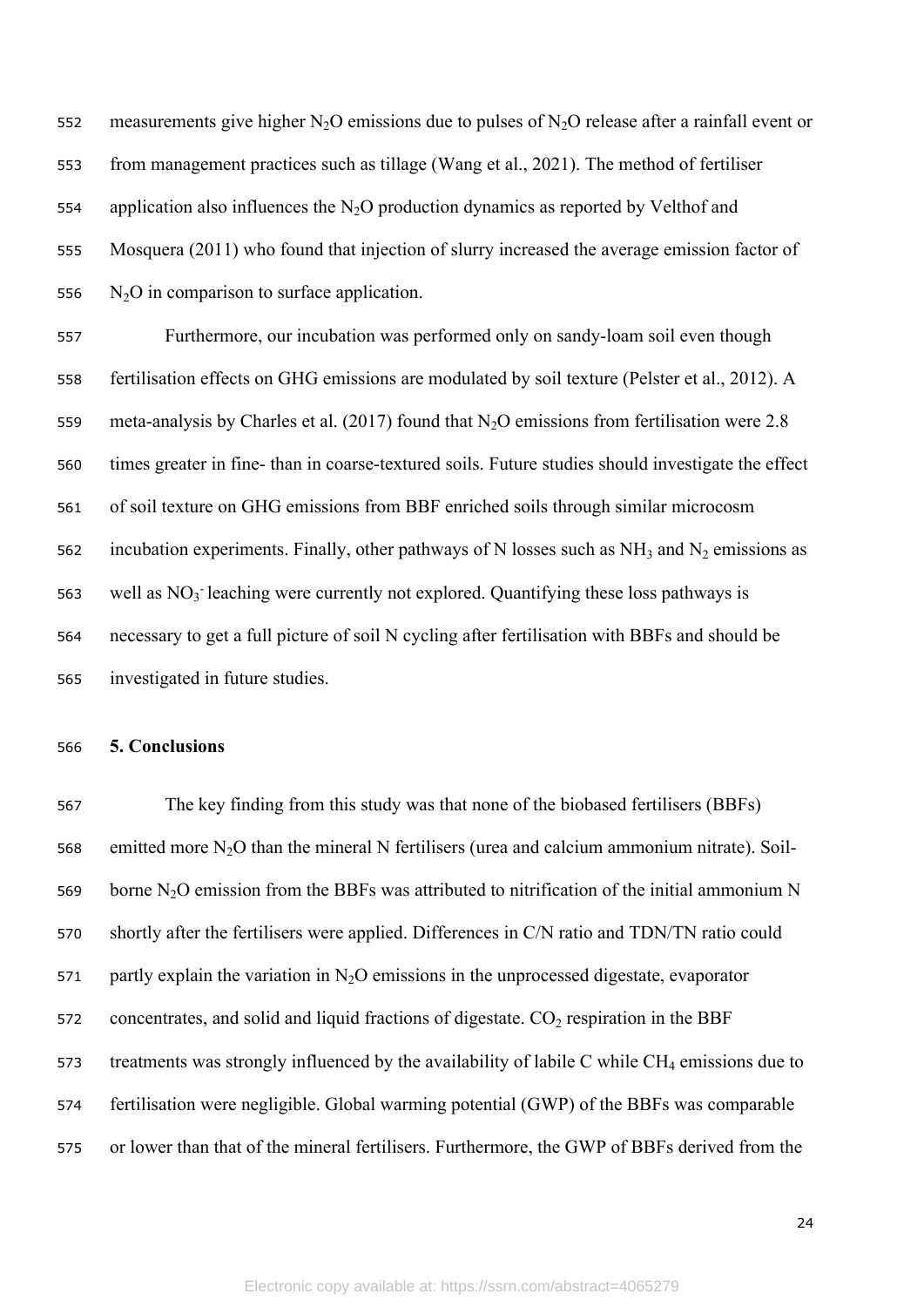| 576 | processing of digestate was generally lower than that of whole digestate. These findings not    |
|-----|-------------------------------------------------------------------------------------------------|
| 577 | only revealed the important factors driving short-term GHG emissions in BBF-fertilised soils,   |
| 578 | but also suggested that the refinement of digestate into concentrated fertilising products does |
| 579 | not increase the risk of soil-borne GHG emissions.                                              |
| 580 |                                                                                                 |
| 581 |                                                                                                 |
| 582 | 6. References                                                                                   |
| 583 |                                                                                                 |
| 584 | Abubaker, J., Odlare, M., Pell, M., 2013. Nitrous Oxide Production from Soils Amended with      |
| 585 | Biogas Residues and Cattle Slurry. J. Environ. Qual. 42, 1046–1058.                             |
| 586 | https://doi.org/10.2134/jeq2012.0247                                                            |
| 587 | Addinsoft, 2021. XLSTAT statistical and data analysis solution.                                 |
| 588 | Akiyama, H., Yagi, K., Yan, X., 2005. Direct N2O emissions from rice paddy fields:              |
| 589 | Summary of available data. Global Biogeochem. Cycles 19, 1–10.                                  |
| 590 | https://doi.org/10.1029/2004GB002378                                                            |
| 591 | Alburquerque, J.A., de la Fuente, C., Ferrer-Costa, A., Carrasco, L., Cegarra, J., Abad, M.,    |
| 592 | Bernal, M.P., 2012. Assessment of the fertiliser potential of digestates from farm and          |
| 593 | agroindustrial residues. Biomass Bioenerg. 40, 181-189.                                         |
| 594 | https://doi.org/10.1016/j.biombioe.2012.02.018                                                  |
| 595 | Askri, A., Laville, P., Trémier, A., Houot, S., 2016. Influence of Origin and Post-treatment on |
| 596 | Greenhouse Gas Emissions After Anaerobic Digestate Application to Soil. Waste and               |
| 597 | Biomass Valorization 7, 293-306. https://doi.org/10.1007/s12649-015-9452-6                      |
| 598 | Baral, K.R., Labouriau, R., Olesen, J.E., Petersen, S.O., 2017. Nitrous oxide emissions and     |
| 599 | nitrogen use efficiency of manure and digestates applied to spring barley. Agric. Ecosyst.      |
| 600 | Environ. 239, 188–198. https://doi.org/10.1016/j.agee.2017.01.012                               |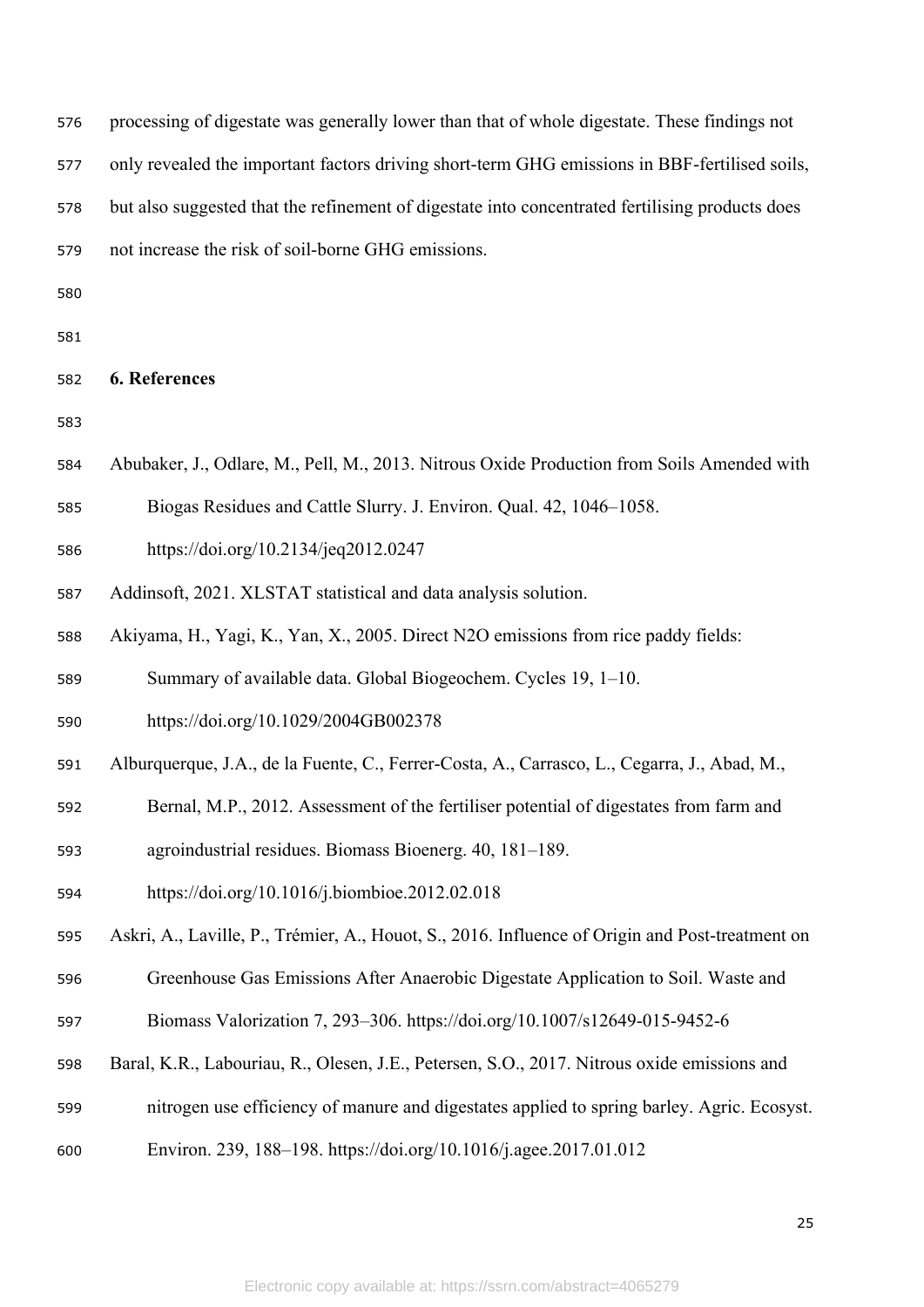- Bertsch, F., Ostinelli, M., 2019. Standard operating procedure for soil total carbon, Food and Agriculture Organization of the United Nations, Global Soil Laboratory Network GLOSOLAN. Rome, Italy.
- Bodelier, P.L.E., Laanbroek, H.J., 2004. Nitrogen as a regulatory factor of methane oxidation in soils and sediments. FEMS Microbiol. Ecol. 47, 265–277.
- https://doi.org/10.1016/S0168-6496(03)00304-0
- Bouwman, A.F., 1990. Exchange of greenhouse gases between terrestrial ecosystems and the atmosphere, in: Bouwman, A.F. (Ed.), Soils and the Greenhouse Effect. Wiley,
- Chichester, pp. 61–127.
- Brienza, C., Sigurnjak, I., Meier, T., Michels, E., Adani, F., Schoumans, O. Vaneeckhaute, C.,
- E., M., 2021. Techno-economic assessment at full scale of a biogas refinery plant
- receiving nitrogen rich feedstock and producing renewable energy and biobased
- fertilisers. J. Clean. Prod. 308, 127408. https://doi.org/10.1016/j.jclepro.2021.127408
- Brienza, C., Sigurnjak, I., Michels, E., Meers, E., 2020. Ammonia Stripping and Scrubbing
- for Mineral Nitrogen Recovery. Biorefinery of Inorganics 95–106.
- https://doi.org/10.1002/9781118921487.ch3-3
- Cai, Y., Wang, X., Ding, W., Tian, L., Zhao, H., Lu, X., 2013. Potential short-term effects of
- yak and Tibetan sheep dung on greenhouse gas emissions in two alpine grassland soils
- under laboratory conditions. Biol. Fertil. Soils. https://doi.org/10.1007/s00374-013-0821- 7
- Cardelli, R., Giussani, G., Marchini, F., Saviozzi, A., 2018. Short-term effects on soil of
- biogas digestate, biochar and their combinations. Soil Res. 56, 623–631.
- https://doi.org/10.1071/SR18017
- Cayuela, Maria Luz, Oenema, O., Kuikman, P.J., Bakker, R.R., van groenigen, J.W., 2010.
- Bioenergy by-products as soil amendments? Implications for carbon sequestration and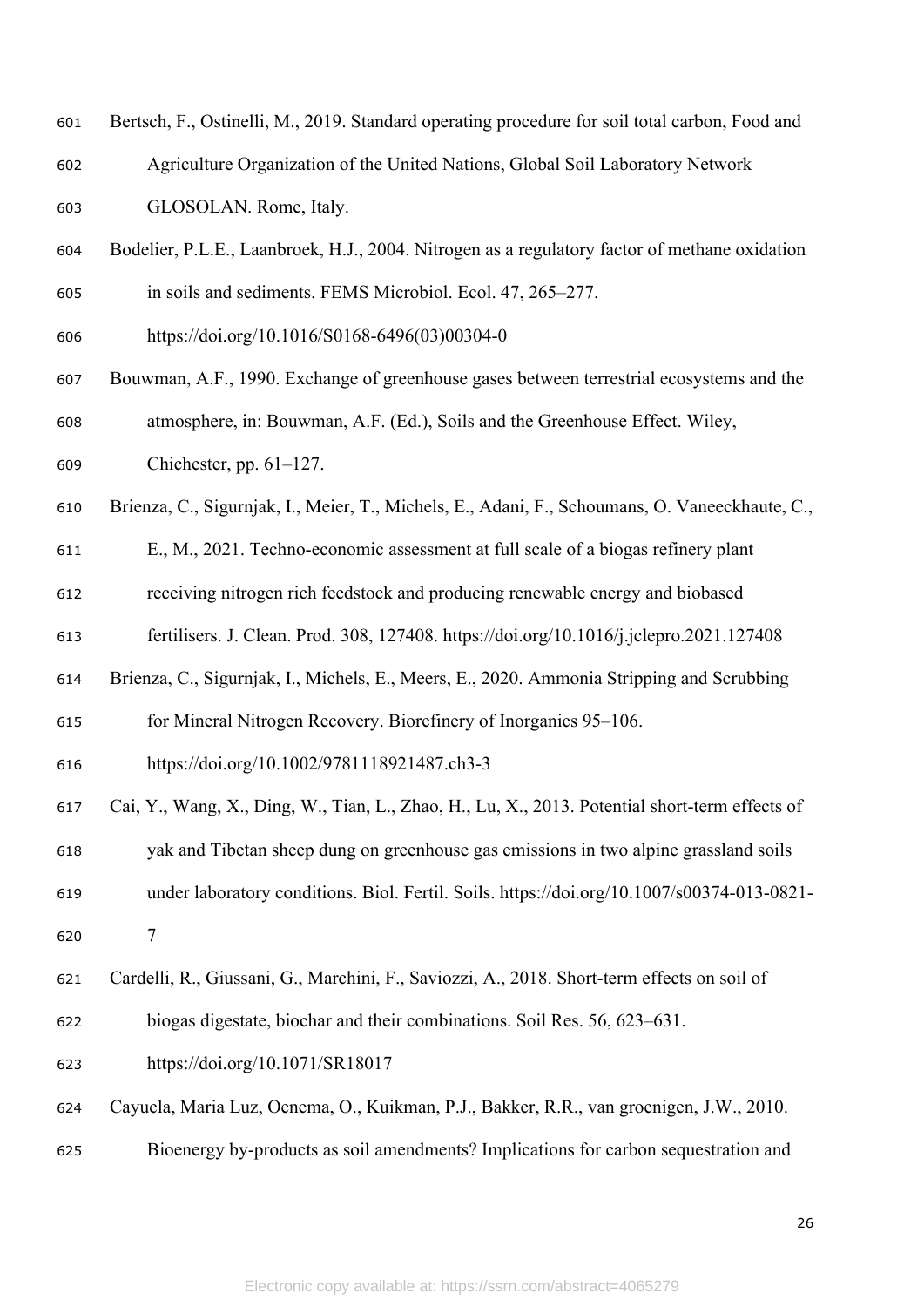- greenhouse gas emissions. GCB Bioenergy 2, 201–213. https://doi.org/10.1111/j.1757- 1707.2010.01055.x
- Cayuela, M. L., Velthof, G.L., Mondini, C., Sinicco, T., van Groenigen, J.W., 2010. Nitrous
- oxide and carbon dioxide emissions during initial decomposition of animal by-products
- applied as fertilisers to soils. Geoderma 157, 235–242.
- https://doi.org/10.1016/j.geoderma.2010.04.026
- Charles, A., Rochette, P., Whalen, J.K., Angers, D.A., Chantigny, M.H., Bertrand, N., 2017.
- Agriculture, Ecosystems and Environment Global nitrous oxide emission factors from
- agricultural soils after addition of organic amendments: A meta-analysis. Agric. Ecosyst.
- Environ. 236, 88–98. https://doi.org/10.1016/j.agee.2016.11.021
- Christou, M., Avramides, E.J., Roberts, J.P., Jones, D.L., 2005. Dissolved organic nitrogen in
- contrasting agricultural ecosystems. Soil Biol. Biochem. 37, 1560–1563.
- https://doi.org/10.1016/j.soilbio.2005.01.025
- Clayton, H., McTaggart, I.P., Parker, J., Swan, L., Smith, K.A., 1997. Nitrous oxide
- emissions from fertilised grassland: A 2-year study of the effects of N fertiliser form and
- environmental conditions. Biol. Fertil. Soils 25, 252–260.
- https://doi.org/10.1007/s003740050311
- Comeau, L.P., Lai, D.Y.F., Cui, J.J., Hartill, J., 2018. Soil heterotrophic respiration
- assessment using minimally disturbed soil microcosm cores. MethodsX 5, 834–840.
- https://doi.org/10.1016/j.mex.2018.07.014
- Conrad, R., 1996. Soil microorganisms as controllers of atmospheric trace gases (H2, CO,
- CH4, OCS, N2O, and NO). Microbiol. Rev. 60, 609–640.
- https://doi.org/10.1128/mr.60.4.609-640.1996
- Craine, J.M., Morrow, C., Fierer, N., 2007. Microbial nitrogen limitation increases
- decomposition. Ecology 88, 2105–2113. https://doi.org/10.1890/06-1847.1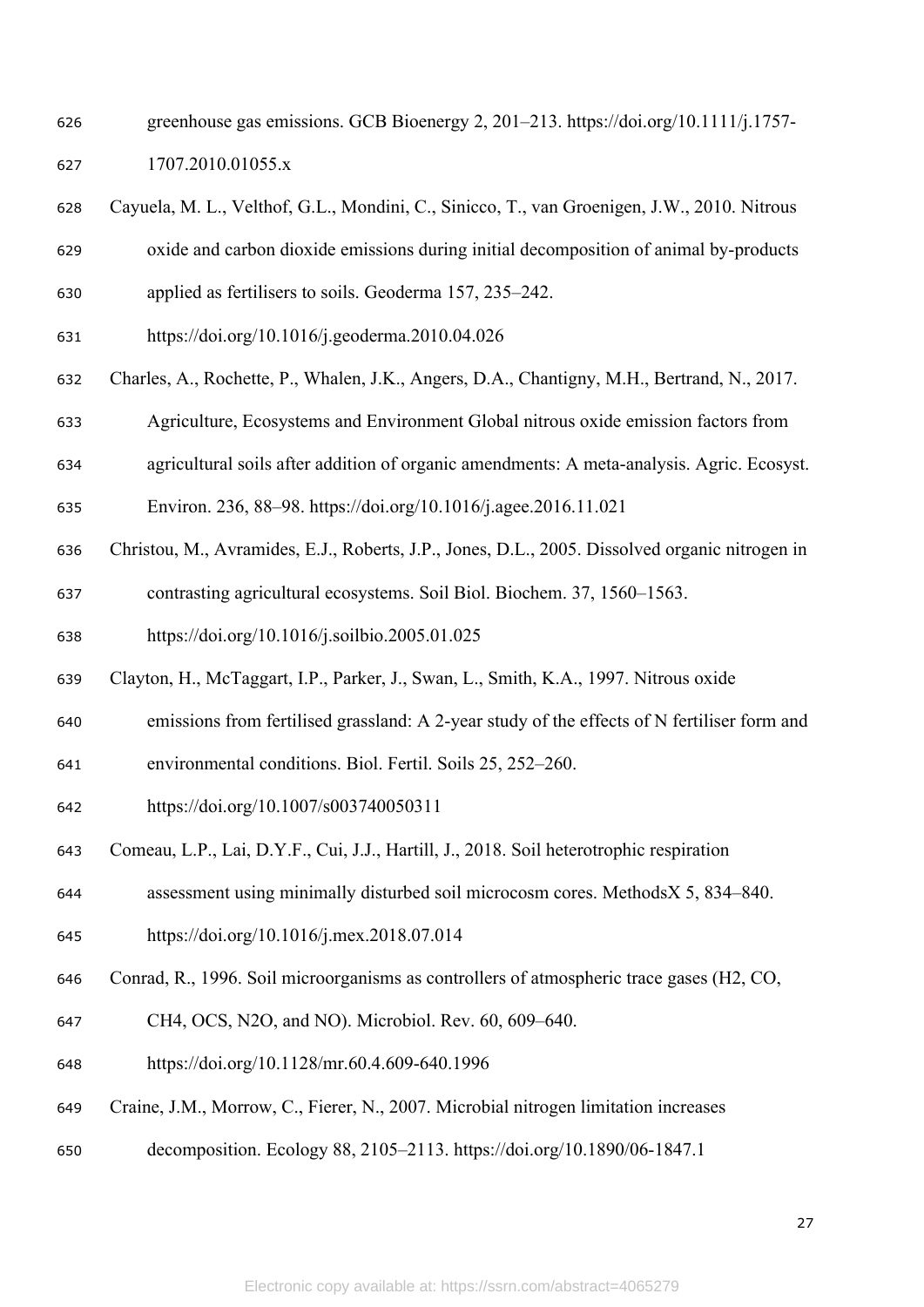- Cysneiros, D., Banks, C.J., Heaven, S., 2008. Anaerobic digestion of maize in coupled leach-
- bed and anaerobic filter reactors. Water Sci. Technol. 58, 1505–1511.
- https://doi.org/10.2166/wst.2008.518
- Czubaszek, R., Wysocka-Czubaszek, A., 2018. Emissions of carbon dioxide and methane
- from fields fertilized with digestate from an agricultural biogas plant. Int. Agrophysics
- 32, 29–37. https://doi.org/10.1515/intag-2016-0087
- Dalal, R.C., Wang, W., Robertson, G.P., Parton, W.J., 2003. Nitrous oxide emission from Australian agricultural lands and mitigation options: a review. Aust. J. Soil Res. 41, 165– 195.
- De Neve, S., Hofman, G., 1996. Modelling N mineralization of vegetable crop residues
- during laboratory incubations. Soil Biol. Biochem. 28, 1451–1457.

https://doi.org/10.1016/S0038-0717(96)00154-X

- Dean, W.E.J., 1974. Determination of carbonate and organic matter in calcareous sediments and sedimentary rocks by loss on ignition: comparison with other methods. J. Sediment. Petrol. 242–248.
- Dietrich, M., Fongen, M., Foereid, B., 2020. Greenhouse gas emissions from digestate in soil.
- Int. J. Recycl. Org. Waste Agric. 9, 1–19. https://doi.org/10.15036/arerugi.45.811\_1
- Egene, C.E., Sigurnjak, I., Regelink, I.C., Schoumans, O.F., Adani, F., Michels, E., Sleutel,
- S., Tack, F.M.G., Meers, E., 2020. Solid fraction of separated digestate as soil improver:
- implications for soil fertility and carbon sequestration. J. Soils Sediments.
- https://doi.org/10.1007/s11368-020-02792-z
- Ehlert, P., Sigurnjak, I., Meers, E., Verbeke, M., Adani, F., Zilio, M., Tambone, F.,
- Schoumans, O., 2019. Nitrogen fertilising products based on manure and organic
- residues Supporting literature of the SYSTEMIC factsheets. Wageningen.
- EN13654-1, 2002. Soil improvers and growing media Determination of nitrogen Part 1: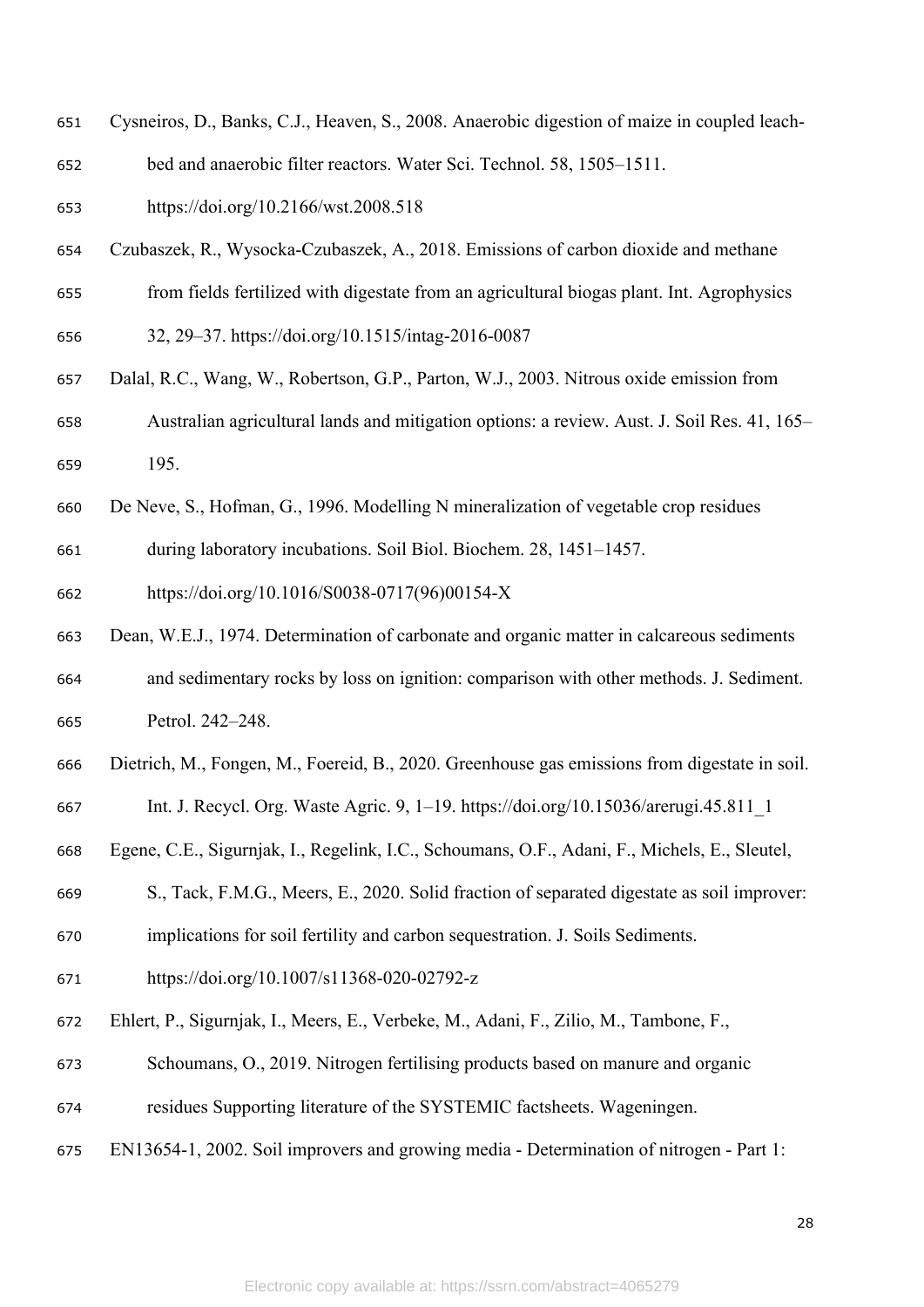- Modified Kjeldahl method. Brussels.
- Fontaine, S., Mariotti, A., Abbadie, L., 2003. The priming effect of organic matter: A
- question of microbial competition? Soil Biol. Biochem. 35, 837–843.
- https://doi.org/10.1016/S0038-0717(03)00123-8
- Forrestal, P.J., Harty, M., Carolan, R., Lanigan, G.J., Watson, C.J., Laughlin, R.J., Mcneill,
- G., Chambers, B.J., Richards, K.G., 2016. Ammonia emissions from urea, stabilized urea
- and calcium ammonium nitrate: Insights into loss abatement in temperate grassland. Soil
- Use Manag. 32, 92–100. https://doi.org/10.1111/sum.12232
- Hattori, A., 1983. Denitrification and dissimilatory nitrate reduction, in: Carpenter, E.J.,
- Capone, D.G. (Eds.), Nitrogen in the Marine Environment. Academic Press, Inc., pp.
- 191–232. https://doi.org/10.1016/b978-0-12-160280-2.50014-6
- Holland, E.A., Weitz, A.M., 2003. Nitrogen Cycle, Biological Elisabeth, in: Encyclopedia of Physical Science and Technology. pp. 441–448.
- Holm-Nielsen, J.B., Al Seadi, T., Oleskowicz-Popiel, P., 2009. The future of anaerobic
- digestion and biogas utilization. Bioresour. Technol. 100, 5478–5484.
- https://doi.org/10.1016/j.biortech.2008.12.046
- Houba, V.J.G., Novozamsky, I., Lexmond, T.M., Jvnn Der, L., 1990. Applicability of 0.01 M
- CaCl2 as a single extraction solution for the assessment of the nutrient status of soils and
- other diagnostic purposes. Commun. Soil Sci. Plant Anal. 21, 2281–2290.
- https://doi.org/10.1080/00103629009368380
- Huang, T., Gao, B., Hu, X.K., Lu, X., Well, R., Christie, P., Bakken, L.R., Ju, X.T., 2014.
- Ammonia-oxidation as an engine to generate nitrous oxide in an intensively managed
- calcareous Fluvo-aquic soil. Sci. Rep. 4, 1–9. https://doi.org/10.1038/srep03950
- Huang, Y., Zou, J., Zheng, X., Wang, Y., Xu, X., 2004. Nitrous oxide emissions as influenced
- by amendment of plant residues with different C:N ratios. Soil Biol. Biochem. 36, 973–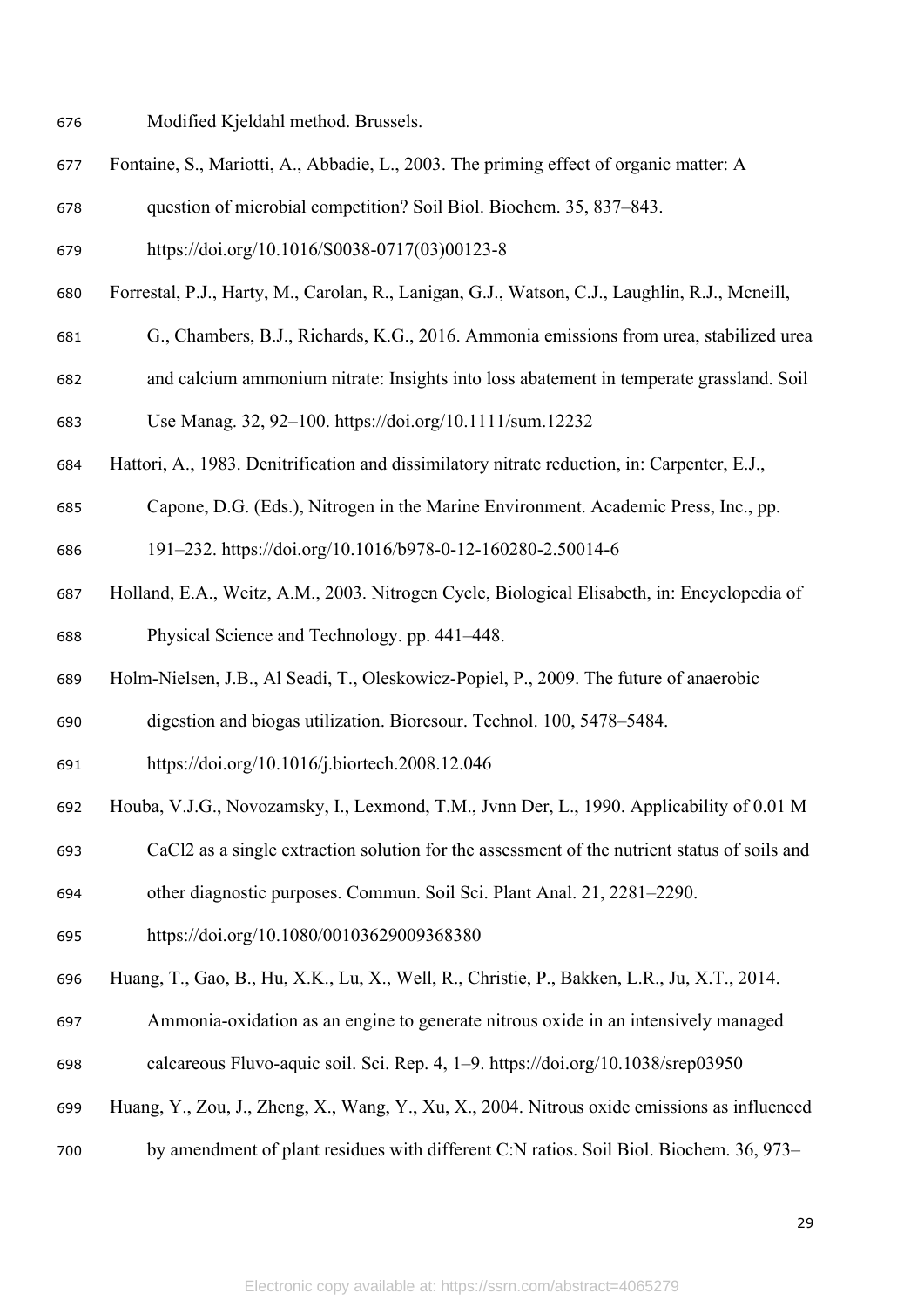- 981. https://doi.org/10.1016/j.soilbio.2004.02.009
- Hütsch, B.W., Wang, X., Feng, K., Yan, F., Schubert, S., 1999. Nitrous oxide emission as
- affected by changes in soil water content and nitrogen fertilization. J. Plant Nutr. Soil
- Sci. 162, 607–613. https://doi.org/10.1002/(SICI)1522-2624(199912)162:6<607::AID-
- JPLN607>3.0.CO;2-0
- IPCC, 2007. Contribution of Working Group I to the Fourth Assessment Report of the
- Intergovernmental Panel on Climate Change. Cambridge University Press.
- https://doi.org/10.1256/wea.58.04
- IPCC, 2006. N2O emissions from managed soils, and CO2 emissions from lime and urea
- application, IPCC Guidelines for National Greenhouse Gas Inventories.
- Jacobi, H.F., Moschner, C.R., Hartung, E., 2009. Use of near infrared spectroscopy in
- monitoring of volatile fatty acids in anaerobic digestion. Water Sci. Technol. 60, 339–
- 346. https://doi.org/10.2166/wst.2009.345
- Jamaludin, Z., Rollings-Scattergood, S., Lutes, K., Vaneeckhaute, C., 2018. Evaluation of
- sustainable scrubbing agents for ammonia recovery from anaerobic digestate. Bioresour.

Technol. 270, 596–602. https://doi.org/10.1016/j.biortech.2018.09.007

- Johansen, A., Carter, M.S., Jensen, E.S., Hauggard-Nielsen, H., Ambus, P., 2013. Effects of
- digestate from anaerobically digested cattle slurry and plant materials on soil microbial
- community and emission of CO2 and N2O. Appl. Soil Ecol. 63, 36–44.
- https://doi.org/10.1016/j.apsoil.2012.09.003
- Kuzyakov, Y., Friedel, J.K., Stahr, K., 2000. Review of mechanisms and quantification of priming effects. Soil Biol. Biochem. https://doi.org/10.1016/S0038-0717(00)00084-5
- Le Roux, X., Schmid, B., Poly, F., Barnard, R.L., Niklaus, P.A., Guillaumaud, N., Habekost,
- M., Oelmann, Y., Philippot, L., Salles, J.F., Schloter, M., Steinbeiss, S., Weigelt, A.,
- 2013. Soil Environmental Conditions and Microbial Build-Up Mediate the Effect of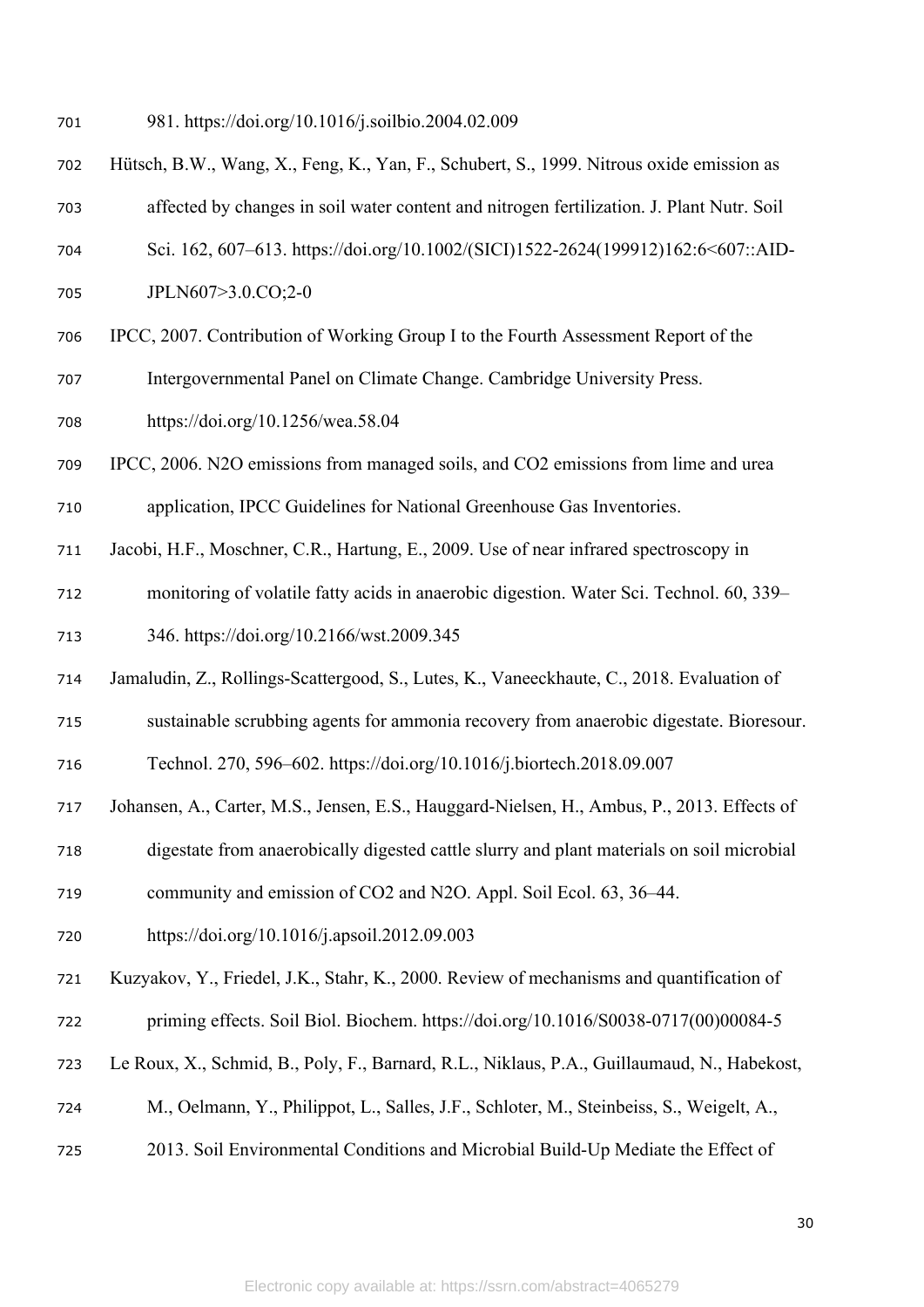| 726 | Plant Diversity on Soil Nitrifying and Denitrifying Enzyme Activities in Temperate             |
|-----|------------------------------------------------------------------------------------------------|
| 727 | Grasslands. PLoS One 8. https://doi.org/10.1371/journal.pone.0061069                           |
| 728 | Liu, J., Zang, H., Xu, H., Zhang, K., Jiang, Y., Hu, Y., Zeng, Z., 2019. Methane emission and  |
| 729 | soil microbial communities in early rice paddy as influenced by urea-N fertilization.          |
| 730 | Plant Soil 445, 85-100. https://doi.org/10.1007/s11104-019-04091-0                             |
| 731 | Logan, M., Visvanathan, C., 2019. Management strategies for anaerobic digestate of organic     |
| 732 | fraction of municipal solid waste: Current status and future prospects. Waste Manag.           |
| 733 | Res. 37, 27-39. https://doi.org/10.1177/0734242X18816793                                       |
| 734 | Meijide, A., García-Torres, L., Arce, A., Vallejo, A., 2009. Nitrogen oxide emissions affected |
| 735 | by organic fertilization in a non-irrigated Mediterranean barley field. Agric. Ecosyst.        |
| 736 | Environ. 132, 106-115. https://doi.org/10.1016/j.agee.2009.03.005                              |
| 737 | Mendham, D.S., Heagney, E.C., Corbeels, M., O'Connell, A.M., Grove, T.S., McMurtrie,           |
| 738 | R.E., 2004. Soil particulate organic matter effects on nitrogen availability after             |
| 739 | afforestation with Eucalyptus globulus. Soil Biol. Biochem. 36, 1067-1074.                     |
| 740 | https://doi.org/10.1016/j.soilbio.2004.02.018                                                  |
| 741 | Möller, K., 2009. Influence of different manuring systems with and without biogas digestion    |
| 742 | on soil organic matter and nitrogen inputs, flows and budgets in organic cropping              |
| 743 | systems. Nutr. Cycl. Agroecosystems 84, 179–202. https://doi.org/10.1007/s10705-008-           |
| 744 | 9236-5                                                                                         |
| 745 | Moorhead, D.L., Sinsabaugh, R.L., 2006. A theoretical model of litter decay and microbial      |
| 746 | interaction. Ecol. Monogr. 76, 151-174. https://doi.org/10.1890/0012-                          |
| 747 | 9615(2006)076[0151:ATMOLD]2.0.CO;2                                                             |
| 748 | Mukherjee, S., Weihermueller, L., Tappe, W., Vereecken, H., Burauel, P., 2016. Microbial       |
| 749 | respiration of biochar- and digestate-based mixtures. Biol. Fertil. Soils 52, 151–164.         |
| 750 | https://doi.org/10.1007/s00374-015-1060-x                                                      |
|     |                                                                                                |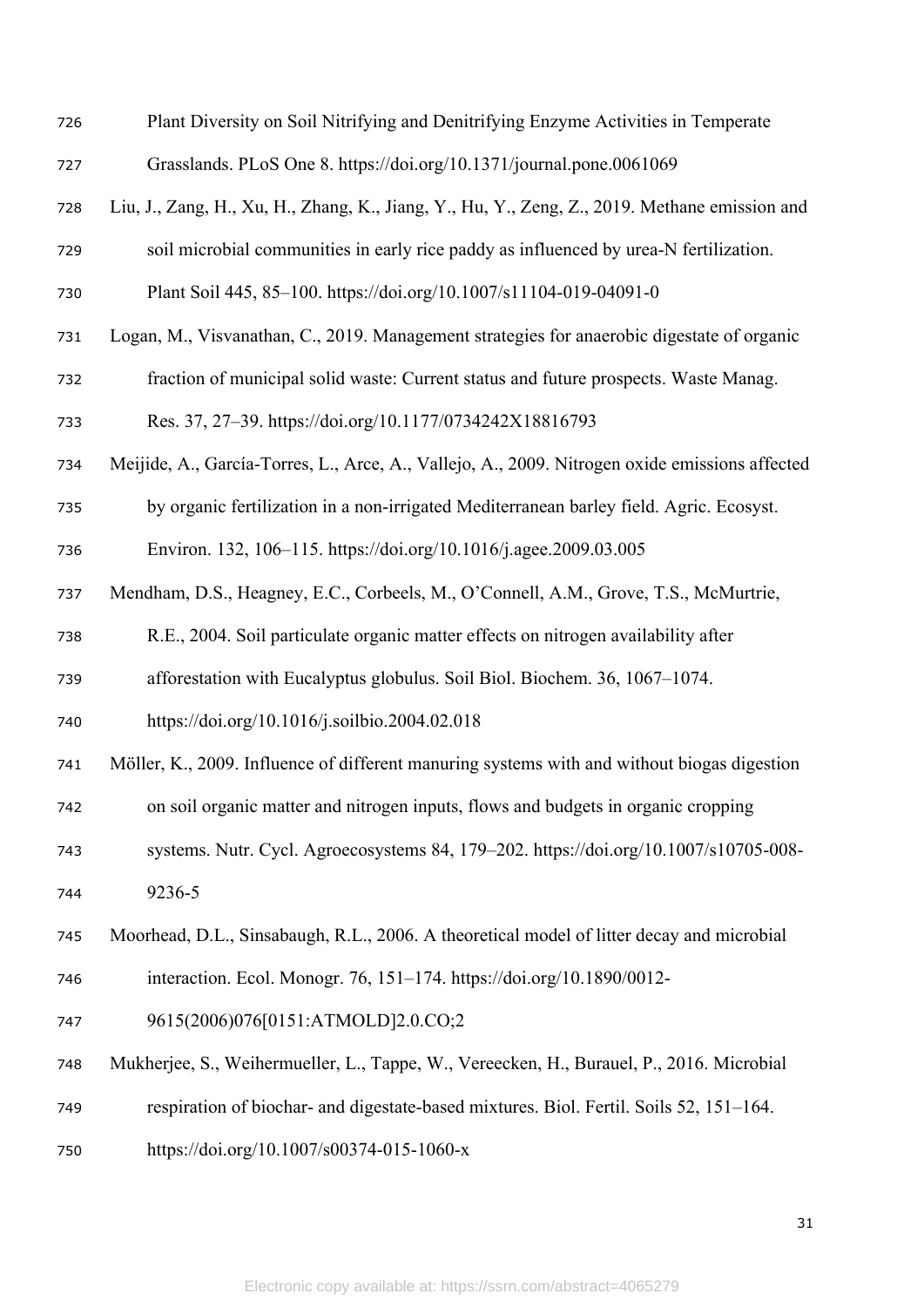| 751 | Odlare, M., Abubaker, J., Lindmark, J., Pell, M., Thorin, E., Nehrenheim, E., 2012. Emissions  |
|-----|------------------------------------------------------------------------------------------------|
| 752 | of N2O and CH4 from agricultural soils amended with two types of biogas residues.              |
| 753 | Biomass and Bioenergy 44, 112-116. https://doi.org/10.1016/j.biombioe.2012.05.006              |
| 754 | Pampillón-González, L., Luna-Guido, M., Ruíz-Valdiviezo, V.M., Franco-Hernández, O.,           |
| 755 | Fernández-Luqueño, F., Paredes-López, O., Hernández, G., Dendooven, L., 2017.                  |
| 756 | Greenhouse Gas Emissions and Growth of Wheat Cultivated in Soil Amended with                   |
| 757 | Digestate from Biogas Production. Pedosphere 27, 318–327.                                      |
| 758 | https://doi.org/10.1016/S1002-0160(17)60319-9                                                  |
| 759 | Pelster, D.E., Chantigny, M.H., Rochette, P., Angers, D.A., Rieux, C., Vanasse, A., 2012.      |
| 760 | Nitrous Oxide Emissions Respond Diff erently to Mineral and Organic Nitrogen Sources           |
| 761 | in Contrasting Soil Types. J. Environ. Qual. 41, 427–435.                                      |
| 762 | https://doi.org/10.2134/jeq2011.0261                                                           |
| 763 | Peters, K., Jensen, L.S., 2011. Biochemical characteristics of solid fractions from animal     |
| 764 | slurry separation and their effects on C and N mineralisation in soil. Biol. Fertil. Soils 47, |
| 765 | 447-455. https://doi.org/10.1007/s00374-011-0550-8                                             |
| 766 | Pezzolla, D., Bol, R., Gigliotti, G., Sawamoto, T., López, A.L., Cardenas, L., Chadwick, D.,   |
| 767 | 2012. Greenhouse gas (GHG) emissions from soils amended with digestate derived from            |
| 768 | anaerobic treatment of food waste. Rapid Commun. Mass Spectrom. 26, 2422–2430.                 |
| 769 | https://doi.org/10.1002/rcm.6362                                                               |
| 770 | Regelink, I.C., Egene, C.E., Tack, F.M.G., Meers, E., 2021. Speciation of P in solid organic   |
| 771 | fertilisers from digestate and biowaste. Agronomy 11.                                          |
| 772 | https://doi.org/10.3390/agronomy11112233                                                       |
| 773 | Rosace, M.C., Veronesi, F., Briggs, S., Cardenas, L.M., Jeffery, S., 2020. Legacy effects      |
| 774 | override soil properties for CO2 and N2O but not CH4 emissions following digestate             |
|     |                                                                                                |

application to soil. GCB Bioenergy 12, 445–457. https://doi.org/10.1111/gcbb.12688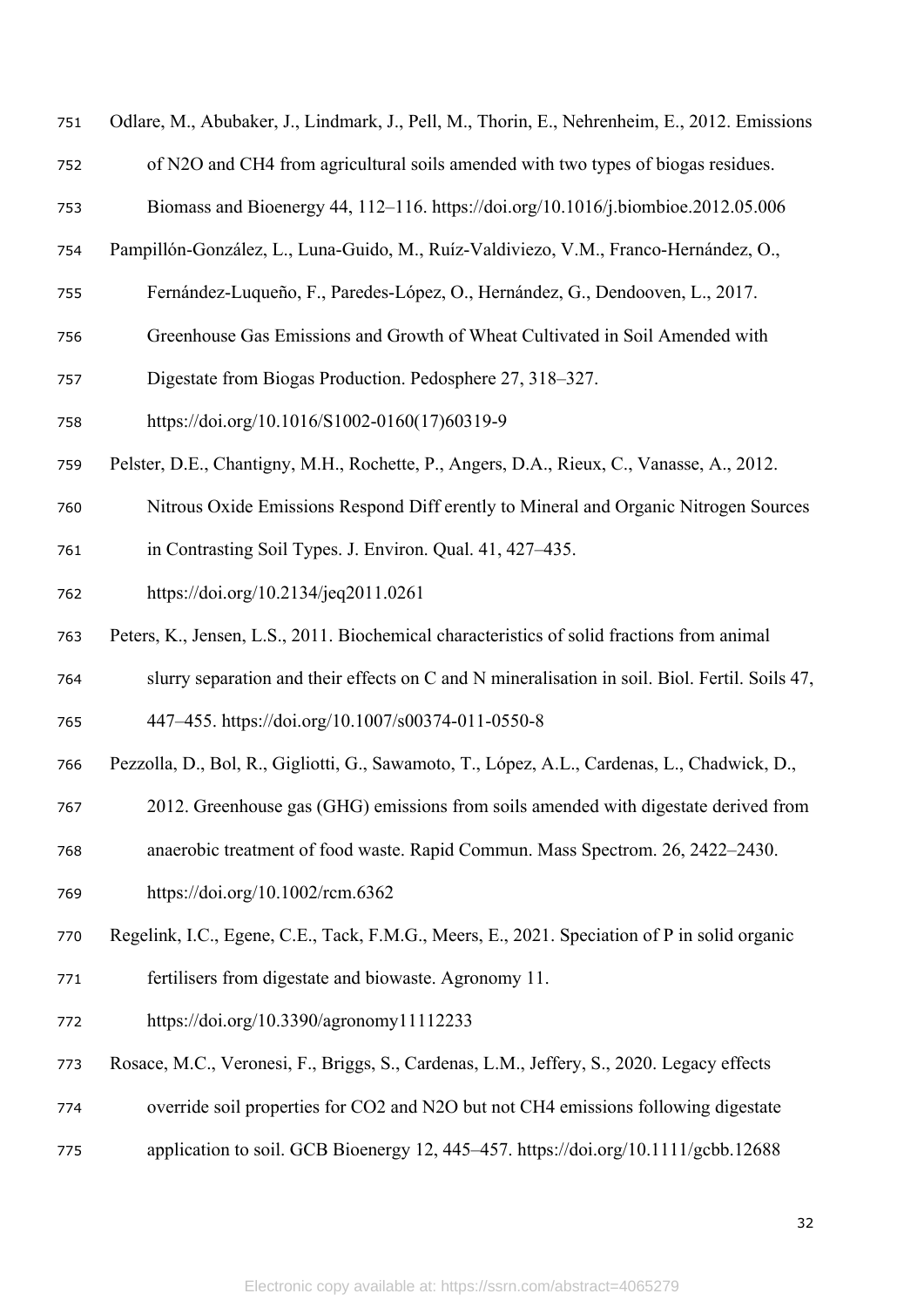- Saggar, S., Singh, J., Giltrap, D.L., Zaman, M., Luo, J., Rollo, M., Kim, D.G., Rys, G., Der
- Weerden, T.J. va., 2013a. Quantification of reductions in ammonia emissions from
- fertiliser urea and animal urine in grazed pastures with urease inhibitors for agriculture
- inventory: New Zealand as a case study. Sci. Total Environ. 465, 136–146.
- https://doi.org/10.1016/j.scitotenv.2012.07.088
- Saggar, S., Singh, J., Giltrap, D.L., Zaman, M., Luo, J., Rollo, M., Kim, D.G., Rys, G., Der
- Weerden, T.J. va., 2013b. Quantification of reductions in ammonia emissions from
- fertiliser urea and animal urine in grazed pastures with urease inhibitors for agriculture
- inventory: New Zealand as a case study. Sci. Total Environ. 465, 136–146.
- https://doi.org/10.1016/j.scitotenv.2012.07.088
- Santisteban, J.I., Mediavilla, R., López-Pamo, E., Dabrio, C.J., Zapata, M.B.R., García,
- J.G.M., Castaño, S., Martínez-Alfaro, P.E., 2004. Loss on ignition: a qualitative or
- quantitative method for organic matter and carbonate mineral content in sediments? J.
- Paleolimnol. 32, 287–299.
- Senbayram, M., Chen, R., Muhling, K.H., Dittert, K., 2010. Contribution of nitrification and
- denitrification to nitrous oxide emissions from soils after application of biogas waste and

other fertilizers. Rapid Commun. Mass Spectrom. 24, 2489–2498.

- https://doi.org/10.1002/rcm
- Shao, R., Deng, L., Yang, Q., Shangguan, Z., 2014. Nitrogen fertilization increase soil carbon
- dioxide efflux of winter wheat field: A case study in Northwest China. Soil Tillage Res.
- 143, 164–171. https://doi.org/10.1016/j.still.2014.07.003
- Sigurnjak, I., Brienza, C., Snauwaert, E., De Dobbelaere, A., De Mey, J., Vaneeckhaute, C.,
- Michels, E., Schoumans, O., Adani, F., Meers, E., 2019. Production and performance of
- bio-based mineral fertilizers from agricultural waste using ammonia
- (stripping-)scrubbing technology. Waste Manag. 89, 265–274.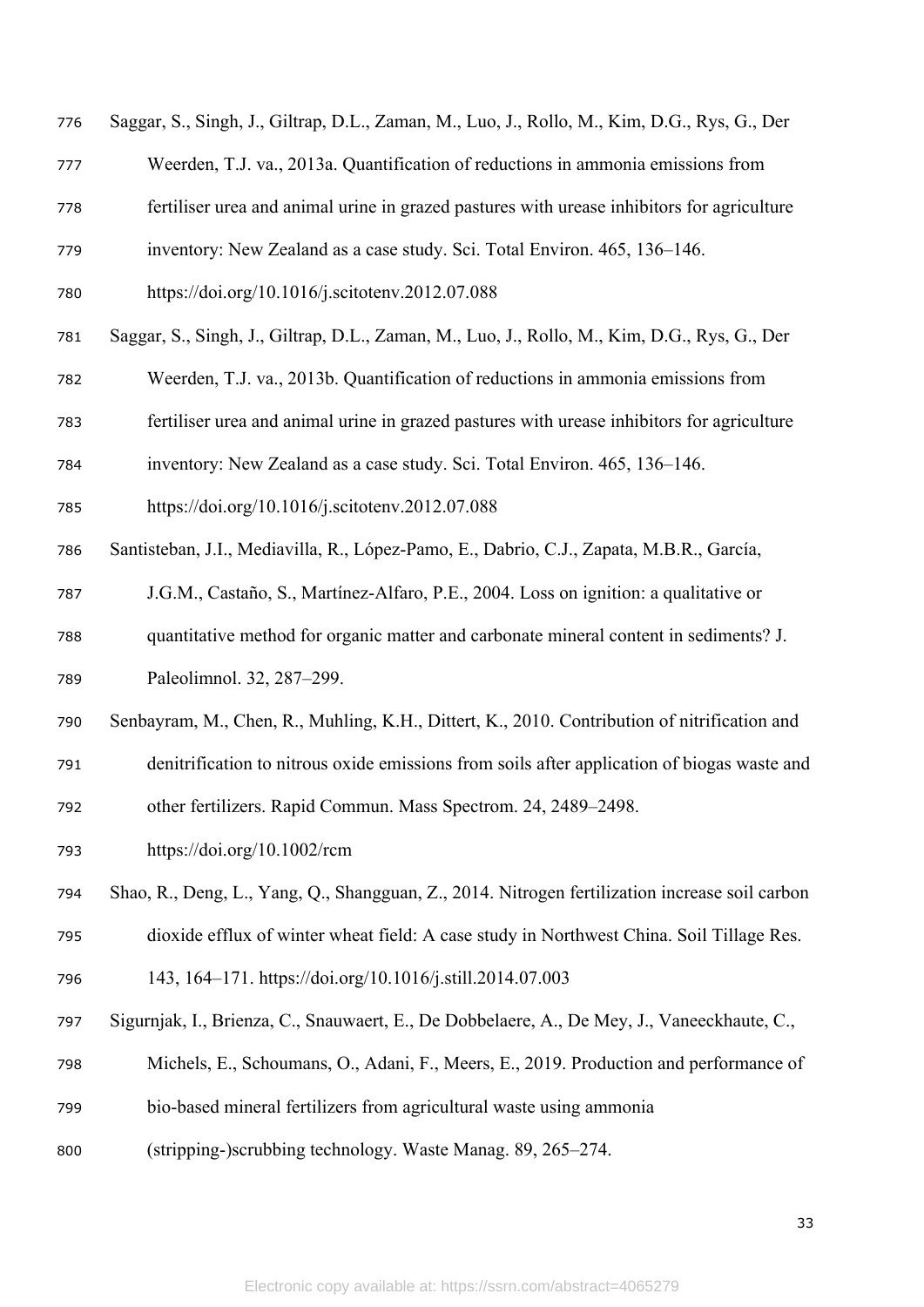- https://doi.org/10.1016/j.wasman.2019.03.043
- Sigurnjak, I., De Waele, J., Michels, E., Tack, F.M.G., Meers, E., De Neve, S., 2017.
- Nitrogen release and mineralization potential of derivatives from nutrient recovery
- processes as substitutes for fossil fuel-based nitrogen fertilizers. Soil Use Manag. 33,
- 437–446. https://doi.org/10.1111/sum.12366
- Šimek, M., Cooper, J.E., 2002. The influence of soil pH on denitrification: Progress towards
- the understanding of this interaction over the last 50 years. Eur. J. Soil Sci. 53, 345–354. https://doi.org/10.1046/j.1365-2389.2002.00461.x
- Singla, A., Inubushi, K., 2014. Effect of biogas digested liquid on CH4 and N2O flux in
- paddy ecosystem. J. Integr. Agric. 13, 635–640. https://doi.org/10.1016/S2095-
- 3119(13)60721-2
- Steven, M.D., Smith, K.L., Beardsley, M.D., Colls, J.J., 2006. Oxygen and methane depletion in soil affected by leakage of natural gas. Eur. J. Soil Sci. 57, 800–807.
- https://doi.org/10.1111/j.1365-2389.2005.00770.x
- Tian, H., Yang, J., Xu, R., Lu, C., Canadell, J.G., Davidson, E.A., Jackson, R.B., Arneth, A.,
- Chang, J., Ciais, P., Gerber, S., Ito, A., Joos, F., Lienert, S., Messina, P., Olin, S., Pan,
- S., Peng, C., Saikawa, E., Thompson, R.L., Vuichard, N., Winiwarter, W., Zaehle, S.,
- Zhang, B., 2019. Global soil nitrous oxide emissions since the preindustrial era estimated
- by an ensemble of terrestrial biosphere models: Magnitude, attribution, and uncertainty.
- Glob. Chang. Biol. 25, 640–659. https://doi.org/10.1111/gcb.14514
- Tierling, J., Kuhlmann, H., 2018. Emissions of nitrous oxide (N2O) affected by pH-related
- nitrite accumulation during nitrification of N fertilizers. Geoderma 310, 12–21.
- https://doi.org/10.1016/j.geoderma.2017.08.040
- van der Weerden, T.J., Luo, J., Di, H.J., Podolyan, A., Phillips, R.L., Saggar, S., de Klein,
- C.A.M., Cox, N., Ettema, P., Rys, G., 2016. Nitrous oxide emissions from urea fertiliser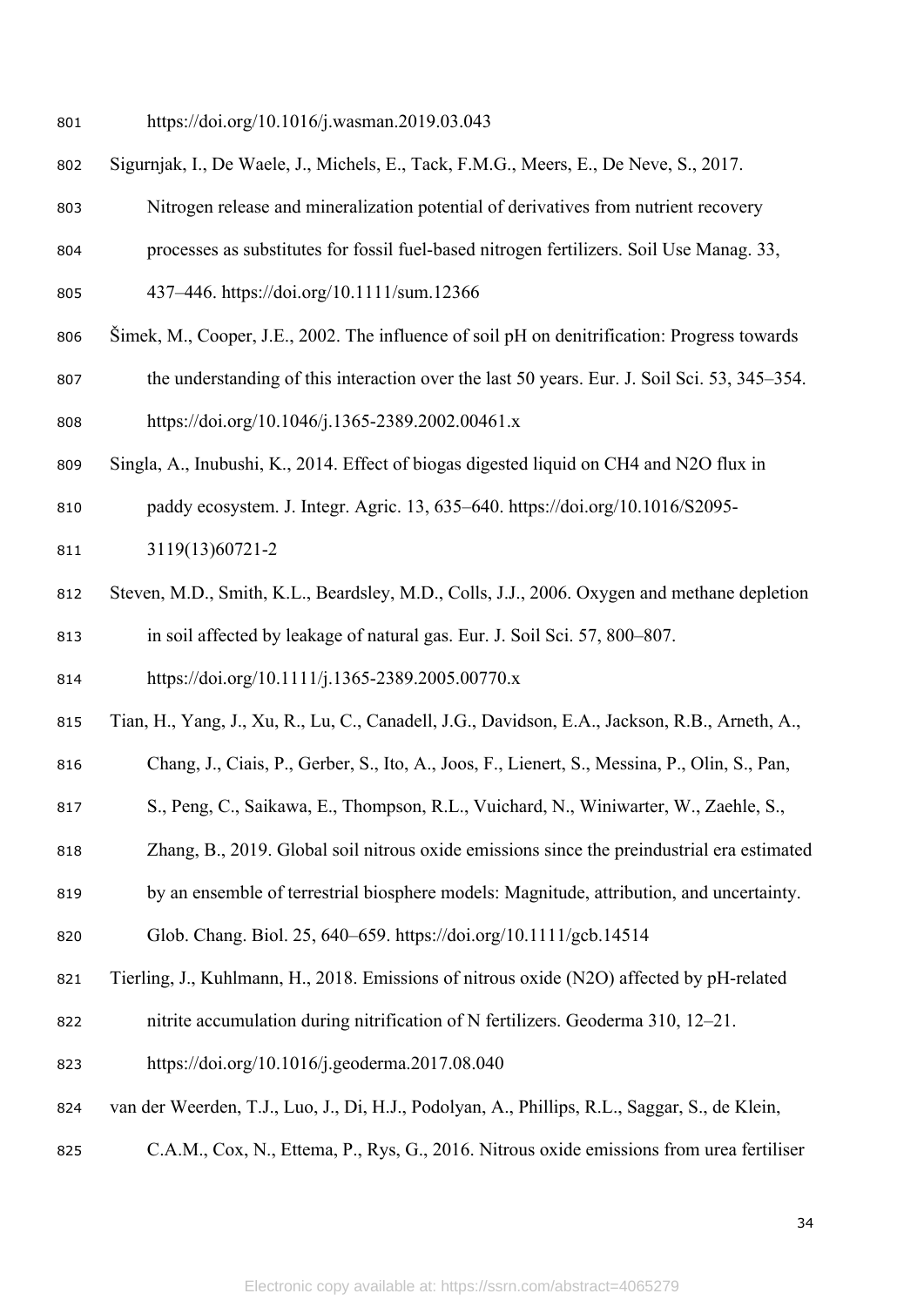- and effluent with and without inhibitors applied to pasture. Agric. Ecosyst. Environ. 219,
- 58–70. https://doi.org/10.1016/j.agee.2015.12.006
- Vaneeckhaute, C., Lebuf, V., Michels, E., Belia, E., Vanrolleghem, P.A., Tack, F.M.G.,
- Meers, E., 2017. Nutrient Recovery from Digestate: Systematic Technology Review and
- Product Classification. Waste and Biomass Valorization 8, 21–40.
- https://doi.org/10.1007/s12649-016-9642-x
- Veeken, A., Adani, F., Fangueiro, D., Jensen, S., 2017. The value of recycling organic matter to soils: Classification as organic fertiliser or organic soil improver. EIP-AGRI Focus Gr. - Nutr. Recycl. 10.
- Velthof, G.L., Mosquera, J., 2011. The impact of slurry application technique on nitrous oxide
- emission from agricultural soils. Agric. Ecosyst. Environ. 140, 298–308.
- https://doi.org/10.1016/j.agee.2010.12.017
- Vondra, M., Touš, M., Teng, S.Y., 2019. Digestate evaporation treatment in biogas plants: A
- techno-economic assessment by Monte Carlo, neural networks and decision trees. J.
- Clean. Prod. 238. https://doi.org/10.1016/j.jclepro.2019.117870
- Walling, E., Vaneeckhaute, C., 2020. Greenhouse gas emissions from inorganic and organic
- fertilizer production and use: A review of emission factors and their variability. J.
- Environ. Manage. https://doi.org/10.1016/j.jenvman.2020.111211
- Wang, C., Amon, B., Schulz, K., Mehdi, B., 2021. Factors that influence nitrous oxide
- emissions from agricultural soils as well as their representation in simulation models: A
- review. Agronomy 11. https://doi.org/10.3390/agronomy11040770
- Yoshida, H., Nielsen, M.P., Scheutz, C., Jensen, L.S., Christensen, T.H., Nielsen, S., Bruun,
- S., 2015. Effects of sewage sludge stabilization on fertilizer value and greenhouse gas
- emissions after soil application. Acta Agric. Scand. Sect. B Soil Plant Sci. 65, 506–516.
- https://doi.org/10.1080/09064710.2015.1027730